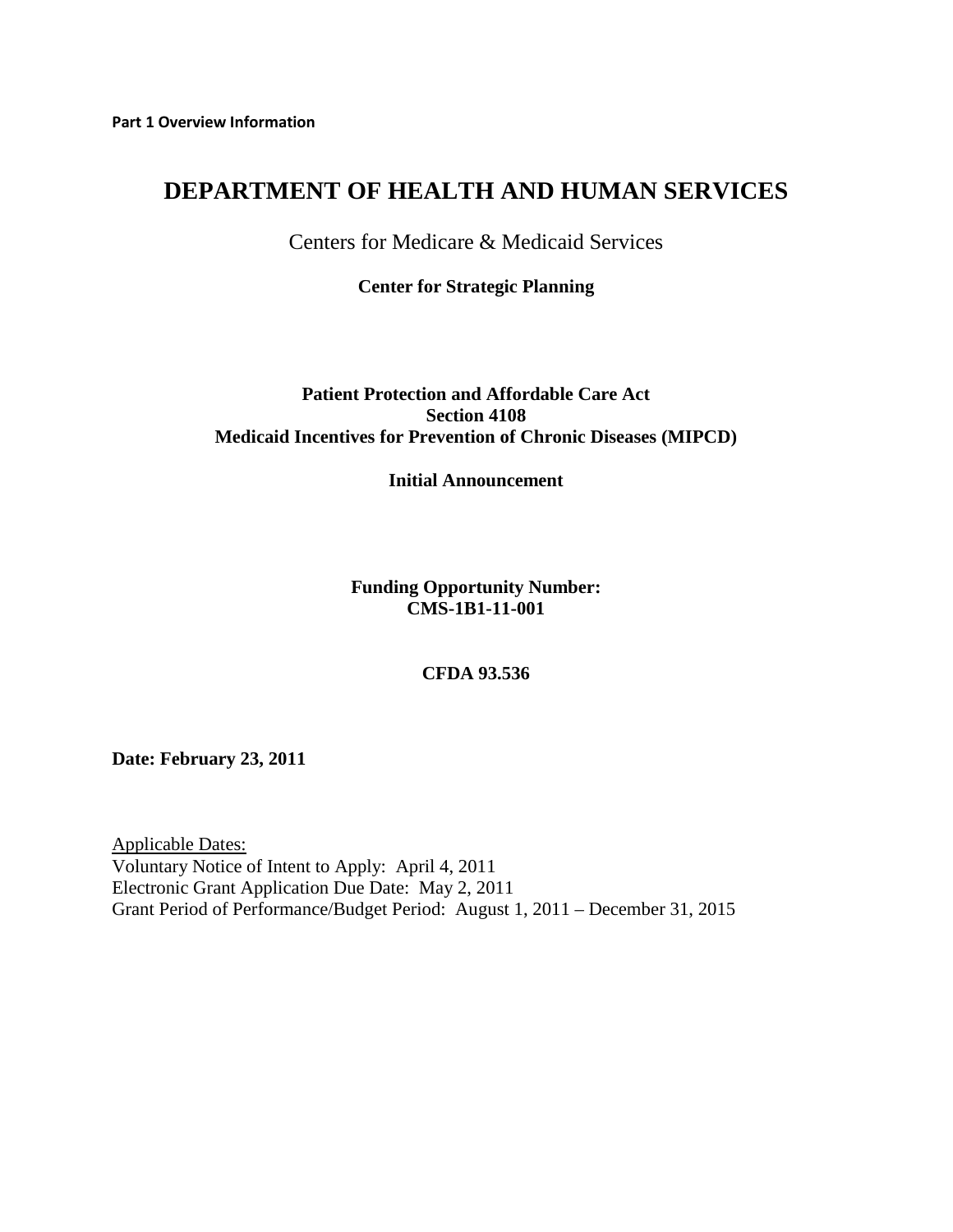## **Table of Contents**

| PART TWO: FULL TEXT OF THE ANNOUNCEMENT |  |  |  |
|-----------------------------------------|--|--|--|
|                                         |  |  |  |
| II.                                     |  |  |  |
| Ш.                                      |  |  |  |
| IV.                                     |  |  |  |
|                                         |  |  |  |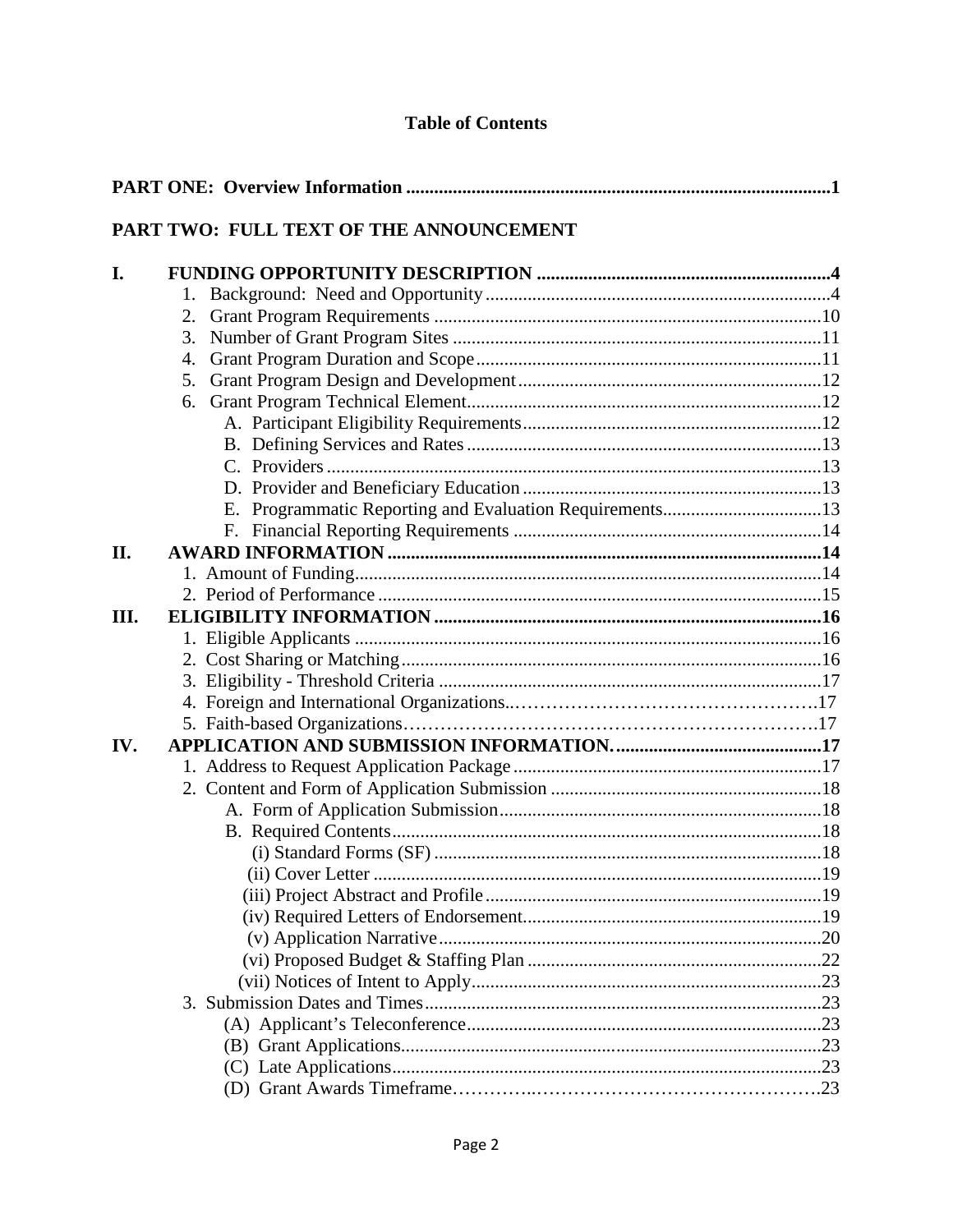| $V_{\bullet}$ |                                        |  |
|---------------|----------------------------------------|--|
|               |                                        |  |
|               |                                        |  |
|               |                                        |  |
|               |                                        |  |
| VI.           |                                        |  |
|               |                                        |  |
|               |                                        |  |
|               |                                        |  |
| VII.          |                                        |  |
|               |                                        |  |
|               |                                        |  |
|               |                                        |  |
|               |                                        |  |
|               |                                        |  |
|               | Attachment – Notice of Intent to Apply |  |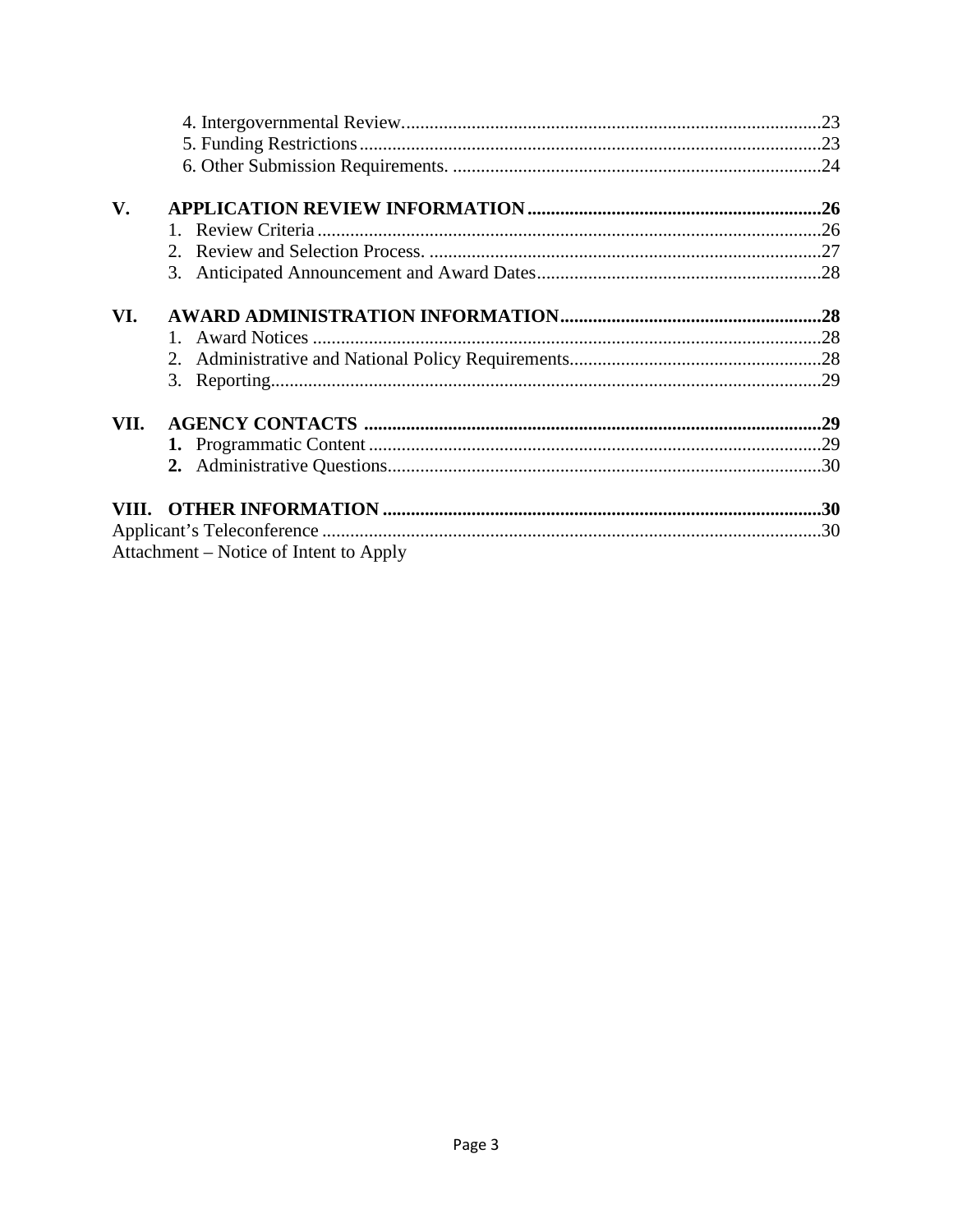## **I. FUNDING OPPORTUNITY DESCRIPTION**

#### **Overview of Section 4108 of the Patient Protection and Affordable Care Act**

Section 4108 of the Patient Protection and Affordable Care Act (Pub. L. 111-148) (The Affordable Care Act) authorizes grants to States to provide incentives to Medicaid beneficiaries of all ages who participate in prevention programs and demonstrate changes in health risk and outcomes, including the adoption of healthy behaviors. The initiatives or programs are to be "comprehensive, evidence-based, widely available, and easily accessible." The programs must use relevant evidence-based research and resources, including: the Guide to Community Preventive Services; the Guide to Clinical Preventive Services; and the National Registry of Evidence-Based Programs.

An application by a State for a grant under the program must address at least one of the following prevention goals: tobacco cessation, controlling or reducing weight, lowering cholesterol, lowering blood pressure, and avoiding the onset of diabetes or in the case of a diabetic, improving the management of the condition. The incentives provided to a Medicaid beneficiary participating in this program shall not be taken into account for purposes of determining the beneficiary's eligibility for, or amount of, benefits under the Medicaid program or any program funded in whole or in part with Federal funds.

The Centers for Medicare & Medicaid Services (CMS) plans to use a rapid-cycle evaluation and continuous collaborative learning approach in this grant program evaluation. This will entail frequent quick analysis of recent grant program data by CMS and the feedback to the learning collaborative. Over the course of the grant program CMS will work with States to approve changes to the incentive program processes, as a result of the rapid-cycle evaluation and continuous collaborative learning approach. States should consider this approach when designing and pricing their proposed administrative and operational programs. Meetings of the Learning Collaborative will be scheduled as a part of the quarterly project meetings.

#### **1. Background: Need and Opportunity**

Health care cost is recognized as a growing component of the United States Gross Domestic Product and a commensurate leading component of State budgets. While the U.S. generally leads the world in health spending per capita, life expectancy at birth in the U.S. is less than life expectancy [i](#page-29-0)n most other developed countries.<sup>1</sup> Increasingly there are discussions that growth in health care cost may be unsustainable. Behavioral health patterns (40 percent), genetic predisposition (30 percent) and social circumstances (15 percent) are also important determinants of premature death. A National Health Policy Forum paper reported these preceding observations, and stated that "Some analysts worry that, unless the need for health care is reduced by significantly improving the health of the American people, it will be difficult if not impossible to bring health care costs under control."[ii](#page-29-1) Interventions that address the behavioral or social circumstances that influence participation in preventive health services and/or otherwise have a positive impact on outcomes of preventive health services may contribute to improving health and decrease growth in health care expenditures.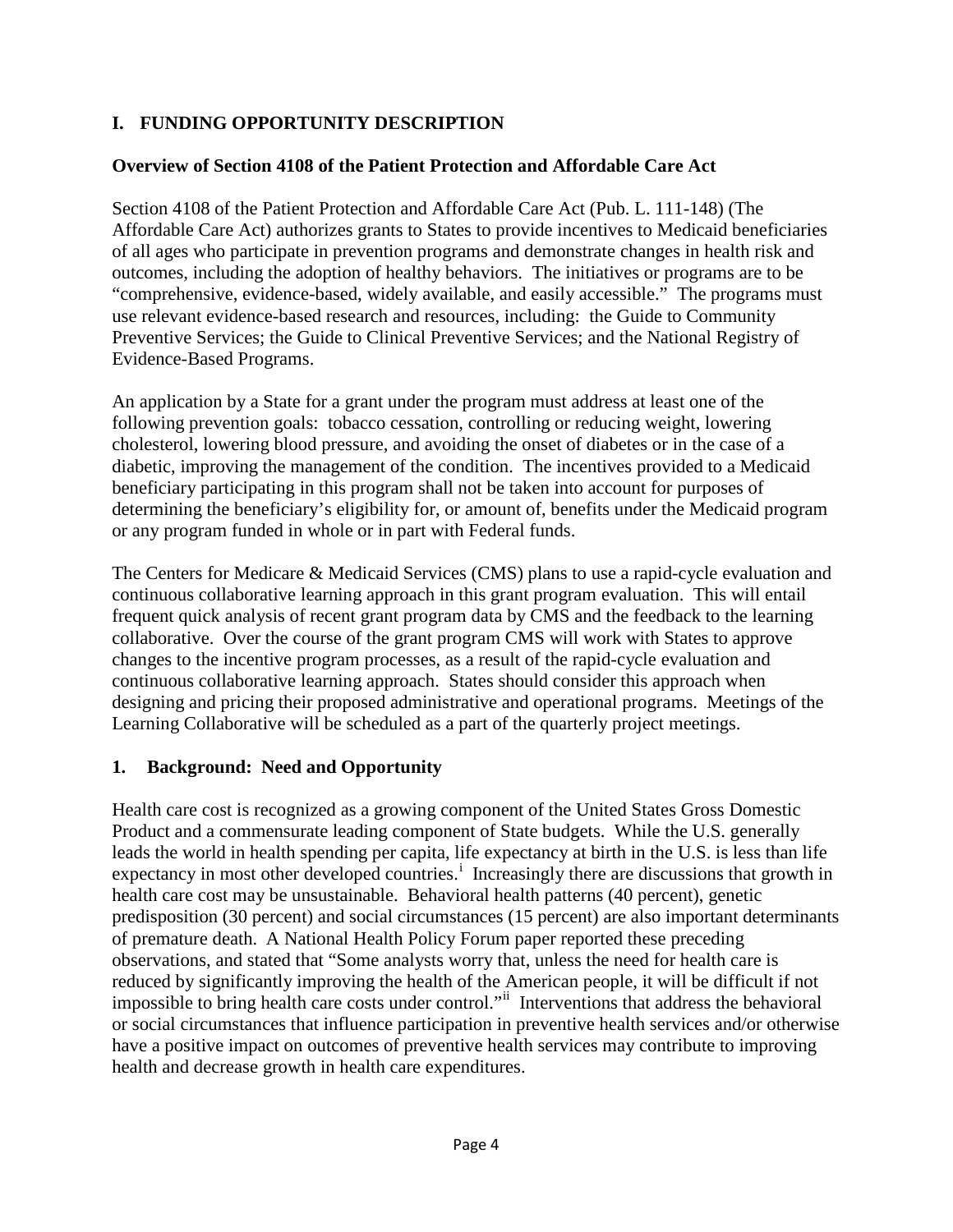Examples of the contribution of tobacco use; uncontrolled weight, cholesterol and blood pressure; and onset of, and uncontrolled, diabetes to the level and growth in health care spending are the following:

- Tobacco use is responsible for more than 430,000 deaths each year, and is the largest cause of preventable morbidity and mortality in the U.S. Although rates have declined over the past decades, roughly one in five high school students and adults smoke cigarettes. Cigarette smoking is the leading cause of preventable death, and, for every person who dies from a smoking-related disease, about 20 more people have at least one serious illness related to smoking.<sup>[iii](#page-29-2),[iv](#page-29-3)</sup>
- Overweight and obesity have been shown to increase the likelihood of certain diseases and other health problems, and are important concerns for adults, children, and adolescents in the U.S. An estimated 26.7 percent of adults in the U.S. reported being obese in 2009, up 1.1 percentage points since 2007, and approximately 300,000 deaths per year may be attributable to obesity.<sup> $v, vi$  $v, vi$ </sup> In 2008, the annual healthcare cost of obesity in the U.S. was estimated to be as high as  $$147$  billion a year.<sup>[vii](#page-29-6)</sup>
- More than one-third of adults have two or more of the major risk factors for heart disease, a leading cause of morbidity, mortality, and health care utilization and spending.<sup>[viii](#page-29-7)</sup>
- Diabetes is the seventh leading cause of death in the U.S. and accounted for \$116 billion in total U.S. healthcare system costs in 2007, and almost 24 million Americans have diabetes, including 5.7 million who don't know they have the disease. Also about 186,300 people younger than 20 years have Type 1 or Type 2 diabetes.<sup>[ix](#page-29-8)</sup>

Attitudes and behaviors of individuals affect their participation in, completion of and retention of preventive health interventions. Health promotion programs show promise for employers and employees in work-site health promotion programs. $x^*$  $x^*$ 

Improving participation in preventive activities will require finding methods to encourage Medicaid consumers to engage in and remain in such efforts. A significant review of the effects of economic incentives on consumers' preventive health behaviors, primarily in commercial insurance program was published in 2004 in the *American Journal of Preventive Medicine*. A systematic literature review identified 111 randomized controlled trials, of which 47 (published between 1966 and 2002) were reviewed. These studies showed that financial incentives worked about 73 percent of the time. Incentives that increased the ability to purchase a preventive service worked better than more diffuse incentives, but the type matters less than the nature of the incentive. Economic incentives were assessed to be effective in the short run for simple preventive care and distinct, well-defined behavioral goals.<sup>[xi](#page-30-0)</sup>

Experience in operating and evaluating the planned MIPCD Program could contribute to our understanding of the effectiveness of these incentive programs for general populations and for Medicaid populations:

- Since many of the studies have been targeted in scope, population specific and limited duration;
- There is little evidence for Medicaid populations; $^{xii}$  $^{xii}$  $^{xii}$
- Small incentives can produce finite changes, but it is not clear what size of incentive is needed to yield a major sustained effect;<sup>[xiii](#page-30-2)</sup>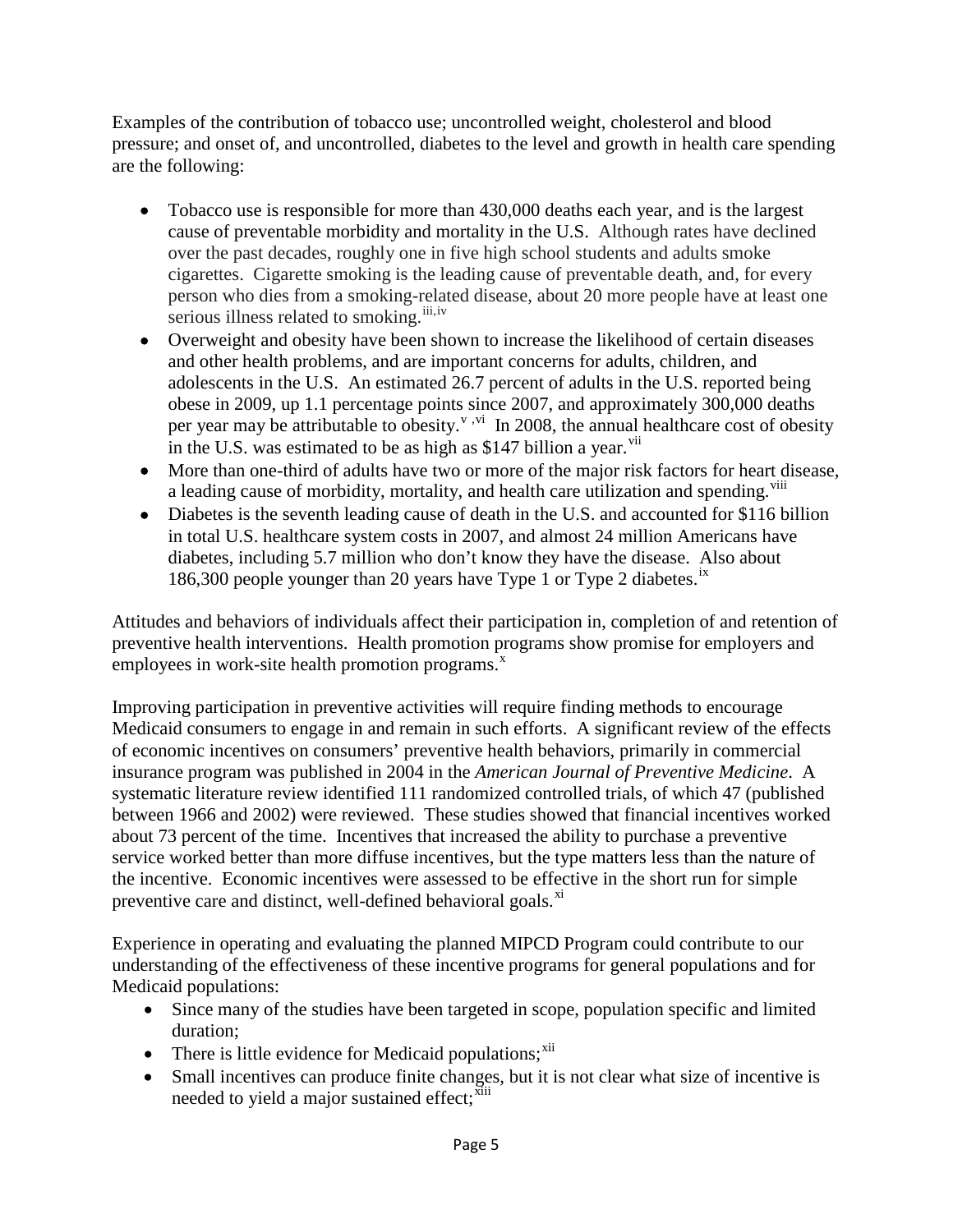- The longer-term use of incentives should be evaluated; $\frac{div}{dx}$  and
- Further testing could be useful to determine effectiveness and extension of lessons learned to other conditions and populations. $x<sup>v</sup>$

State Medicaid programs have experimented with Medicaid physician pay-for-performance (P4P) programs and Medicaid beneficiary incentive programs. States designing Section 4108 beneficiary incentive programs may benefit from materials contained in articles that report on lessons learned from commercial sector physician P4P, experiences of State physician P4P programs and early experiences in West Virginia, Florida and Idaho beneficiary incentive programs.<sup>[xvi](#page-30-5)</sup> Some promising practices include but are not limited to the following:

- strong communication;
- placing enough incentive dollars at stake;
- taking into consideration starting points;
- avoiding penalty approaches to incentives, which have been counterproductive;
- including physicians and other providers in the process;
- incorporating boards or panels (similar to one Florida has in place called the Enhanced Benefits Panel) that function as an independent reviewer and auditor can help with ethical, legal, and practical constraints; and
- incentives for outcomes likely yield the best results, these are difficult to administer and introduce several legal, ethical, and practical issues.

As an approach to including outcome driven incentives, States could consider rewarding or incentivizing beneficiaries on a tiered basis for participation in programs (e.g., engaging in counseling aimed at teaching individuals how to quit smoking), attempts at behavior change (e.g., completing a smoking cessation program), actual behavior change (e.g., not smoking one week after completing the program), and finally achievement of health goals (e.g., remaining "quit" after 6 months). Other examples of a tiered incentive structure include rewarding appointments with providers to discuss health improvement goals, making attempts to improve behavior (e.g., becoming more physically active, eating a more nutritious diet), and finally attaining a behavior change goal (e.g., losing weight, lowering cholesterol levels). A tiered incentive approach to participation is important to sustaining behavior change over the longterm, especially in the areas of physical activity, nutrition, and smoking cessation.

## **A. Federal and State Requirements under Section 4108 of the Affordable Care Act**

The project must include at least 3 years of operation outreach to States by CMS, provider and beneficiary education by States, a Federal independent evaluation, and initial and final reports to Congress. Also, States must track beneficiary participation and outcomes, perform State-level evaluation activities per the mandate, report to the Secretary on process and lessons learned, and report on preventive services as part of reporting on quality measures for Medicaid managed care programs.

Section 4108 of the Affordable Care Act requires significant development, outreach, reporting, and evaluation tasks of Federal and State administrators of these Medicaid Incentives for Prevention of Chronic Diseases (MIPCD) Programs. CMS must procure an independent entity to conduct an evaluation and assessment of the MIPCD Programs carried out by States. The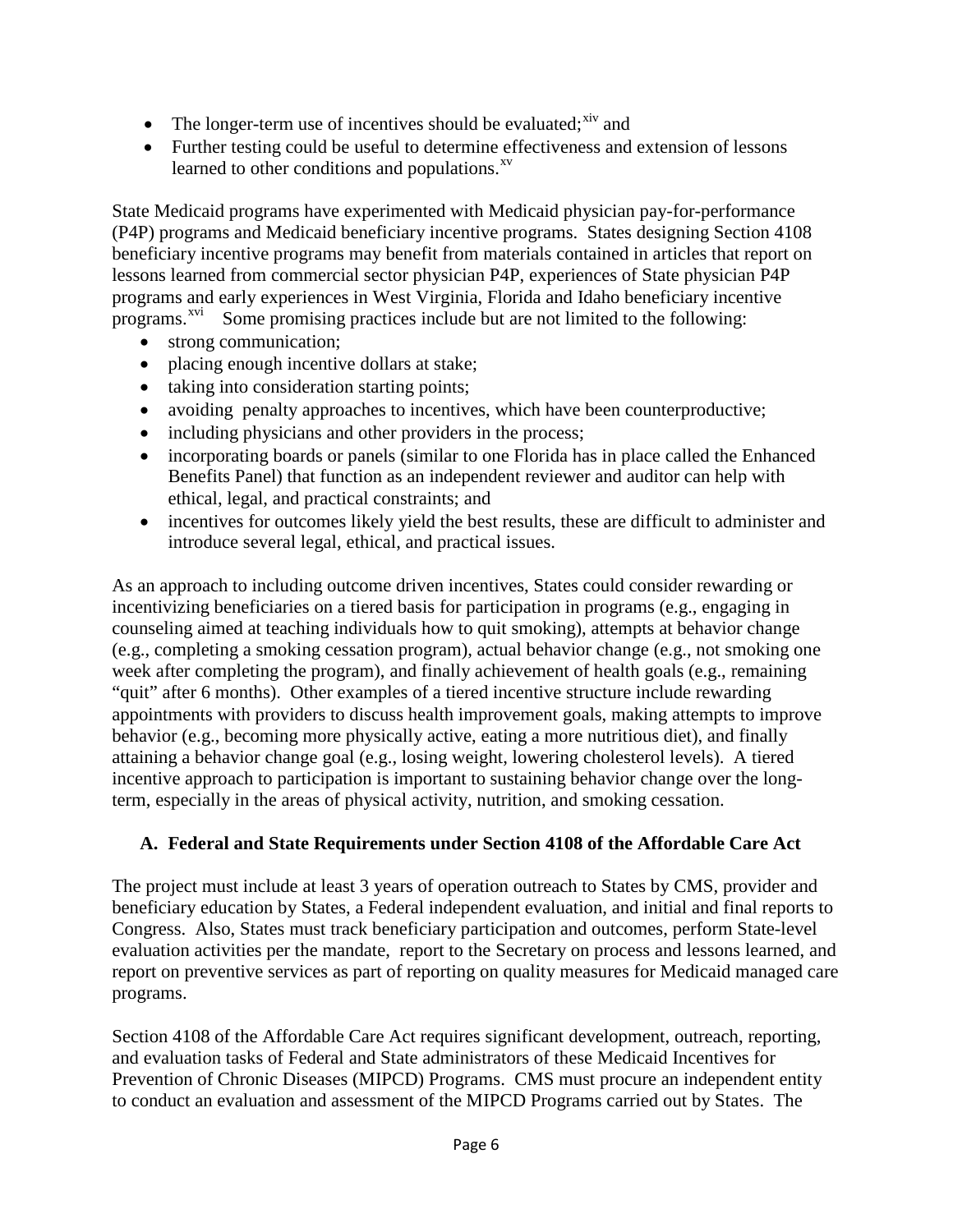purpose of the evaluation and assessment includes determining the following: the effect of such initiatives on the use of health care services by Medicaid beneficiaries participating in the program; the extent to which special populations (including adults with disabilities, adults with chronic illnesses, and children with special health care needs) are able to participate in the program; the level of satisfaction of Medicaid beneficiaries with respect to the accessibility and quality of health care services provided through the program; and the administrative costs incurred by State agencies that are responsible for administration of the program. Congress required the Secretary to submit two reports to Congress in conjunction with this grant program: an interim report due by January 1, 2014 and a final report due by July 1, 2016. The initial report is to include interim evaluation of effectiveness and recommendations for expanding or extending initiatives beyond January 1, 2016. This report is to be based on information from States. The final report is to include the results of the independent assessment and recommendations for legislation and administrative actions.

## **B. Federal and State Evaluation Plans of MIPCD Grant Programs:**

In addition to the Federal independent evaluation, section 4108 of the Affordable Care Act includes a mandate for an evaluation of the initiative by each participating State. As mandated in the Act, CMS will enter into a contract with an independent entity to conduct the Federal independent evaluation. Once the State grant applications have been reviewed and the specifics of the State awardees' responses are known, CMS will conduct a procurement for an independent contractor to design an appropriate evaluation to address the issues delineated in the Act.

CMS expects that the State response to the solicitation will specifically address the mandated requirements, as well as the semi-annual data that will be collected and provided to CMS for the independent evaluation. CMS expects to delineate a standardized electronic data collection system for the demonstration. States should include in their response a consideration of the need to collect and transmit individual-level data to CMS (including both clinical and quality data), and to propose how Medicaid Claims Data will be identified for both the participants receiving incentives and any comparison or control groups proposed. During the operation of the grant program all requirements of the Privacy Act and privacy rule are applicable and must be followed by CMS and States.

The CMS plans to use a rapid-cycle evaluation and continuous collaborative learning approach in this grant program evaluation. This evaluation will entail frequent quick analyses of recent grant program operations and data by CMS and the feedback of these analyses to the awardees and stakeholders. States should be attentive in their response to the need for timely reporting of required data, whether qualitative or quantitative.

States must describe the proposed design of their incentive initiative. A description of the services which are already provided without the proposed incentives should be included. States may choose to target multiple behaviors and/or allow individual beneficiaries to participate in multiple incentivized interventions. The State should document that their program design supports the ability to evaluate the effectiveness of the incentives and interventions. Because the mandate provides discretion to the States, the State's program and self-evaluation design might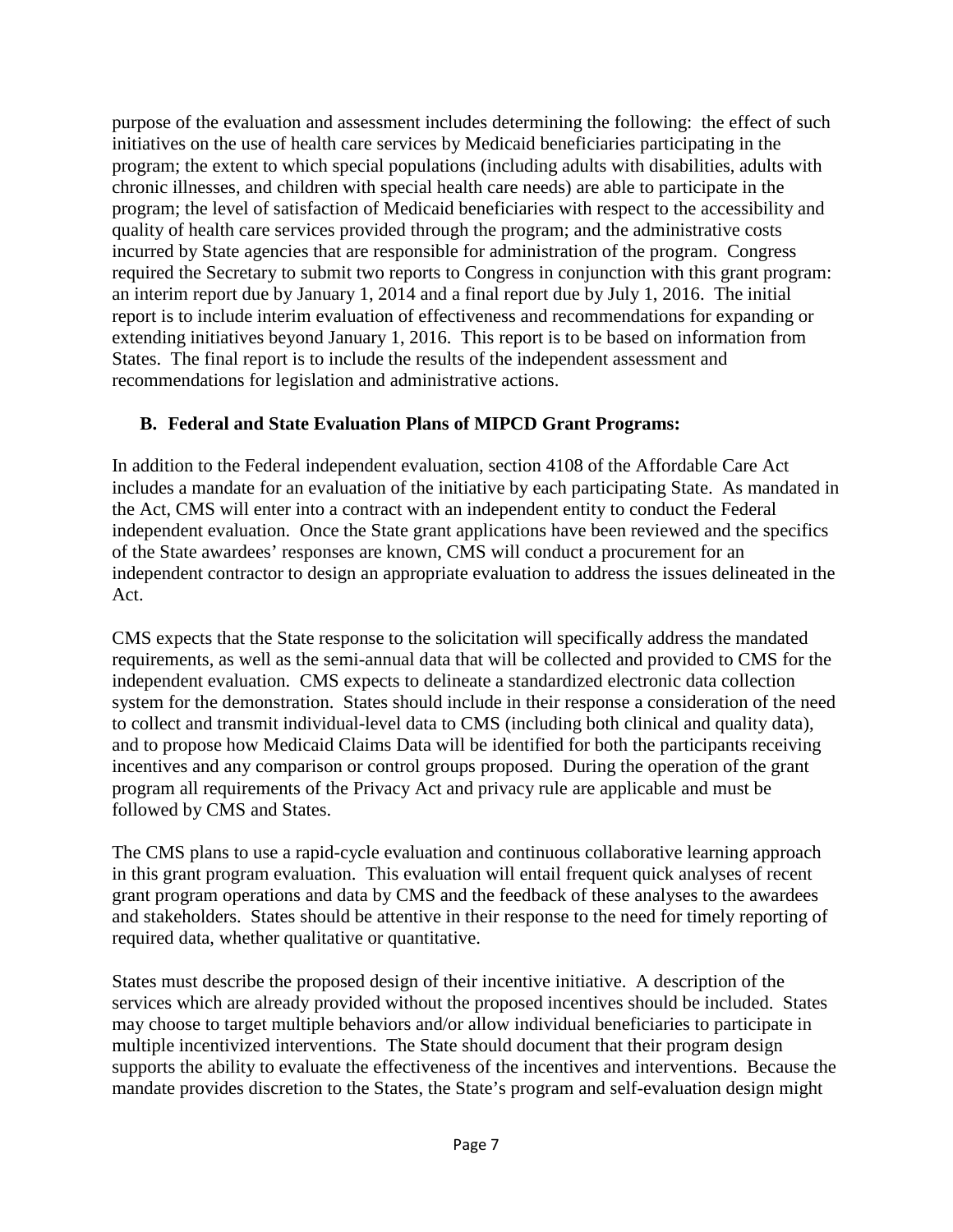be a randomized design (at the individual level, clinic level, or geographic level), a quasiexperimental design, a propensity score design or other approaches. States should discuss any sources of selection bias and how such bias will be minimized. States should include an estimate of the number of Medicaid beneficiaries that will participate and an estimate of whether this number is adequate for detecting statistically significant effects of the incentive program over the course of the grant program. The estimate would ideally be based on a formal power analysis, but other well-considered estimates are acceptable.

A description of how the States will "market" their incentive plan should also be included with a consideration of any special populations that might be included, such as adults with disabilities, adults with chronic illnesses, or children with special health needs, including mechanisms for effective outreach and partnership that will further such efforts. This description should include a proposed timeline. States should also describe anticipated methods for incentive program sustainability, including consideration of the use of home and community based services authorities (including 1915(i) HCBS as a State plan option and 1915(c) HCBS waivers) to continue or augment incentive efforts.

To the extent possible, CMS plans to use appropriate quality measures from the Core Set of Health Quality Measures for Medicaid-Eligible Adults and the Core Set for Children in the evaluation of this grant program, whether it be for the general Medicaid population or for more specialized subsets. This will require collection of a minimum set of individual-level data that will vary somewhat depending on which of the behaviors the State chooses to incentivize. The data may include, but are not limited to, socio-economic information, height, weight, use of weight-management medications, status regarding smoking or other tobacco use, use of any medications for tobacco cessation, blood pressure, use of anti-hypertensive medication, diagnosis of diabetes, use of diabetes medication, frequency of diabetic eye exam, frequency of diabetic foot exam, Hemoglobin A1c level, cholesterol level, frequency of full lipid profile, and use of lipid-lowering medication. States should describe how they would collect and report these data to CMS. Awardee applications, including their evaluation-related content will be shared with the independent evaluator so their design for the evaluation will appropriately incorporate the approaches used by the States.

Scoring factors for the evaluation and data collection are included in Section V. Application Review Information. The thoroughness of State evaluation designs, data reporting requirements, and work plans will be reviewed and scored.

## **C. State requirements in section 4108 of the Affordable Care Act:**

As required by section 4108, States participating in MIPCD must design, advertise, track, report and evaluate programs carried out by the State under this grant program, including the following:

- States must conduct outreach and education campaigns to make Medicaid beneficiaries and providers participating in Medicaid aware of programs that are being carried out by the State under the grant.
- States must assess and evaluate the impact of the grant program by developing and implementing a system to: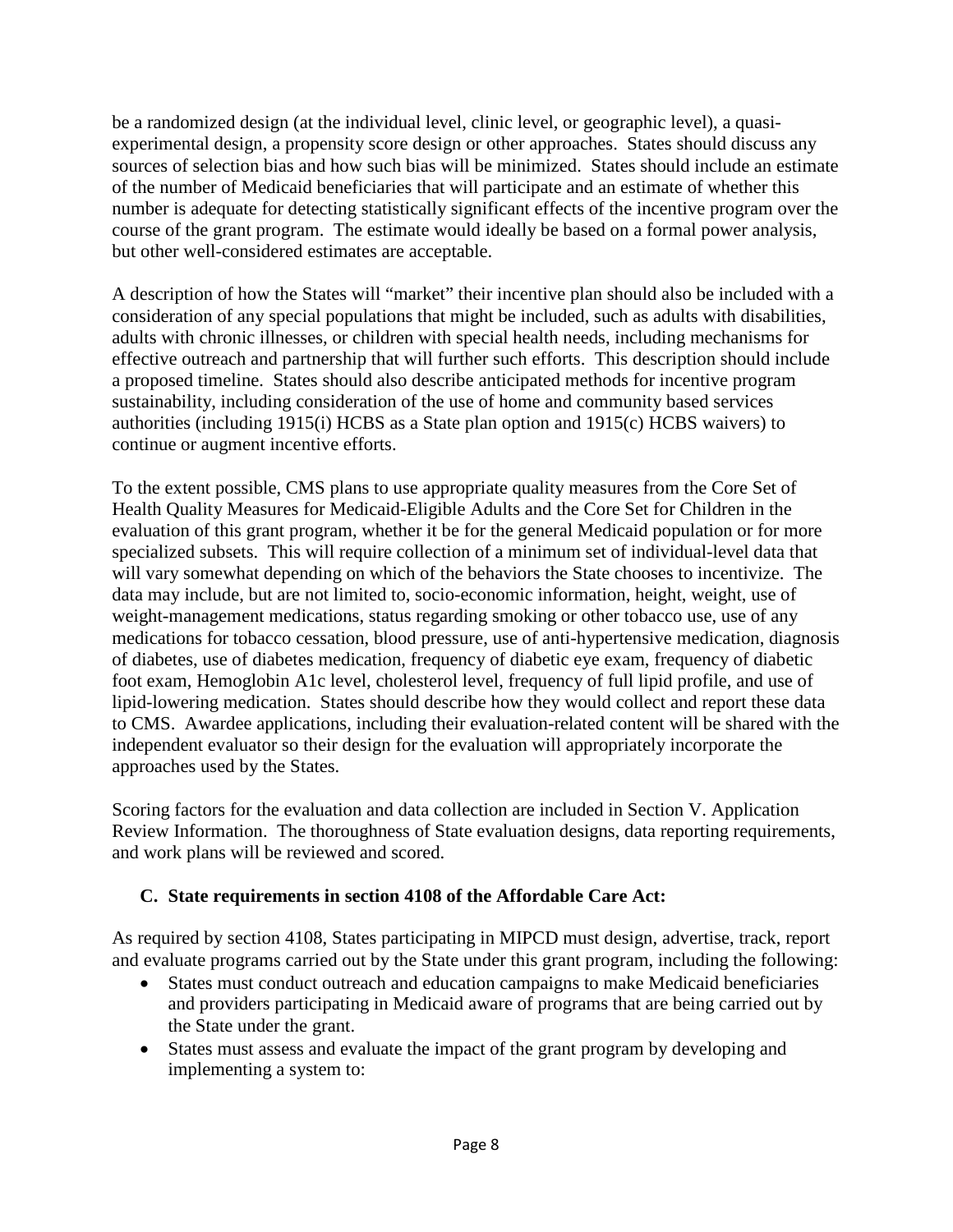- o Track Medicaid beneficiary participation in the program and validate changes in health risk and outcomes with clinical data, including the adoption and maintenance of healthy behaviors by such beneficiaries;
- o To the extent practicable, establish standards and health status targets for Medicaid beneficiaries participating in the program and measure the degree to which such standards and targets are met;
- o Evaluate the effectiveness of the program and provide CMS with such evaluations (In addition, CMS will be working with an evaluation contractor to perform an independent evaluation of the experiences and outcomes of the grant program within and across State grantees.);
- o Report to CMS on processes that have been developed and lessons learned from the program; and
- o Report on preventive services as part of reporting on quality measures for Medicaid managed care programs.
- States participating in MIPCD must provide to CMS:
	- o An evaluation of the effectiveness of the program and a report of the results;
	- o A description of the processes developed and lessons learned;
	- o A report on preventive services as part of quality measures in Medicaid managed care; and
	- o Semi-annual reports on the programs supported by grant funds, including information as specified by CMS, regarding:
		- Specific uses of grant funds
		- Assessments of:
			- program implementation,
			- lessons learned,
			- quality improvements, and
			- clinical outcomes.
		- Estimates of cost savings resulting from such programs.

# **D. Paperwork Reduction Act Requirements:**

The CMS is currently developing information collection requests (ICRs) for both the Federal and State evaluations and the tracking and reporting requirements as discussed earlier in this solicitation. Under *Federal Register* notice and comment periods separate from this solicitation, CMS plans to submit the ICRs for Office of Management and Budget (OMB) review and approval to obtain valid OMB control numbers.

# **E. Advantages to Participating States**

• **Technical Assistance and Continuous Collaborative Learning Approach:**

The CMS plans to procure an implementation contractor that will provide technical assistance to States during final design, implementation, and operational phases. The technical assistance provided to States will include, but not be limited to, assistance in designing and establishing State systems that fulfill reporting and evaluation tasks and facilitating a Collaborative Learning Process for States. CMS plans to convene four meetings per year, of which two are intended to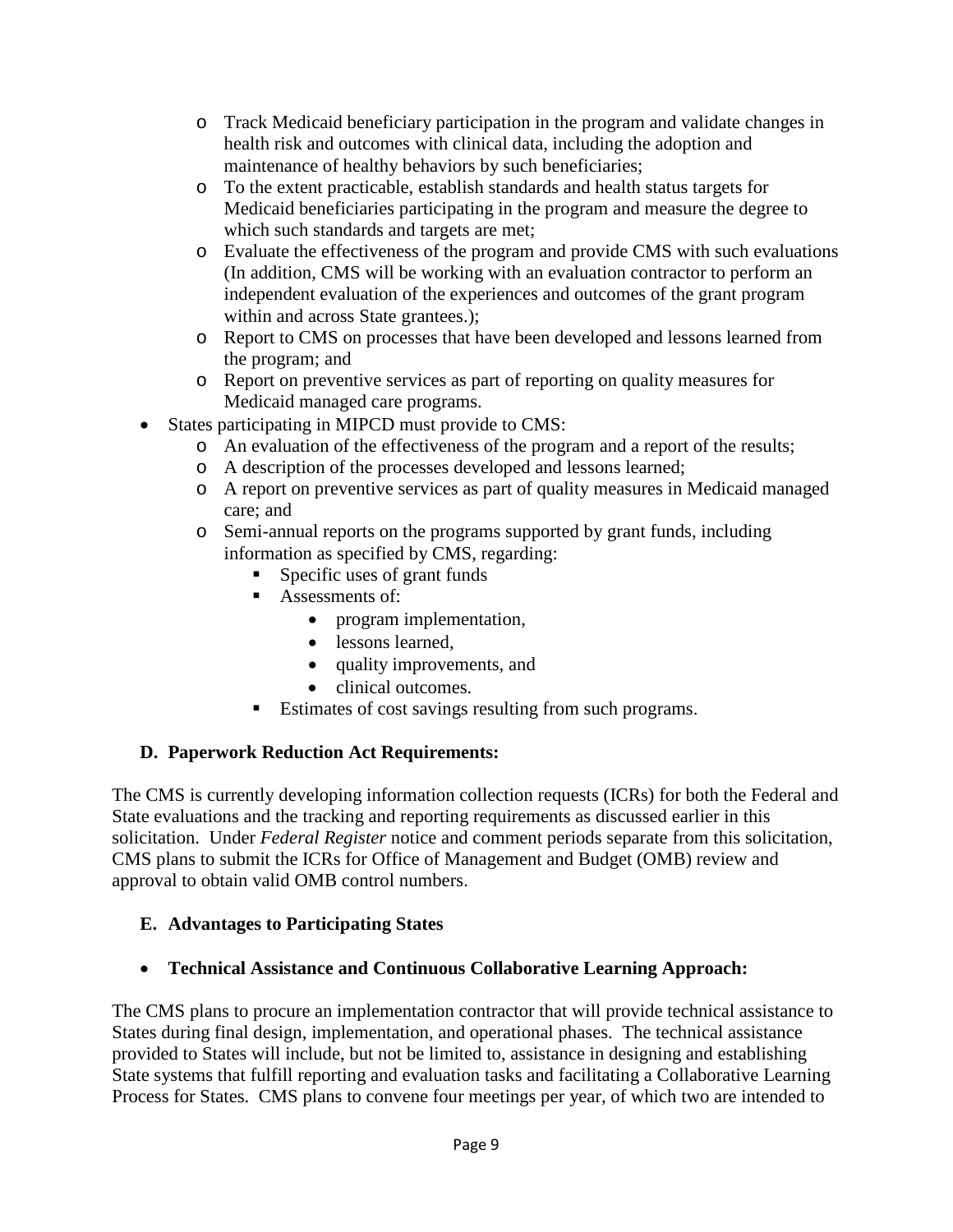be face-to-face discussion among CMS grantees, CMS contractor(s) and CMS staff for self education, sharing of experiences, problem solving and planning. It is also intended that an implementation contractor (to be procured by CMS) will host and facilitate web forums for grantees and CMS to share information. Two of the four meetings per year will be telephonic or web-based.

## • **Funding Available for MIPCD Incentives and Supplemental Services***:*

Reimbursement in the form of 100 percent Federal funds will be provided through grant funding for incentives and services that will only be available through the MIPCD Program and that are not otherwise covered by Medicaid. Expenditures for State plan preventive services will be reimbursed at the Federal Medical Assistance Percentage rate in effect in Title XIX, and will be claimed under that program (see Section III.2). Examples of incentives and supplemental services are direct cash incentives, supplemental preventive and support services not otherwise available under Medicaid, or alternative forms of inducement. These inducements can include free goods, personalized transportation support, reduced Medicaid program fees, provision of alternative preventive services not normally reimbursable through Medicaid, or payments. Incentive payment may be made to participants directly or indirectly. Indirect incentive payments, for example, may be made to family members, friends or community agencies that provide support and facilitation of a participant's preventive program attendance or towards meeting goals of tobacco cessation, controlling or reducing weight, lowering cholesterol, lowering blood pressure, and avoiding the onset of diabetes or improving the management of the condition. However any incentive payment to a third party must be made on behalf of the participant in recognition of support and facilitation of the participant's wellness activities.

• **Full Reimbursement for Specific Administrative Costs:**

Reimbursement associated with the operation of the MIPCD Program may be provided after the submission, review, and approval of the grant application. Examples of eligible reimbursable items that may be considered in a State application are: key personnel; MIPCD travel, training, outreach and marketing; IT infrastructure to accommodate the MIPCD reporting requirements; and completing the satisfaction survey requirements. State administrative cost must not exceed 15 percent of the grant award.

# **2. Grant Program Requirements:**

The CMS will accept only one application from each State interested in participating in the MIPCD Program. The single State Medicaid agency must be the lead applicant. States must commit to cover all applicable preventive services by the start of enrollment into the demonstration and continue coverage throughout the entire demonstration period. Incentive programs which are negative or disincentives, that could result in one fashion or another in someone losing access to a benefit or coverage that he or she would otherwise qualify for are not approvable MIPCD Program incentives. In making awards, CMS will give preference to a State whose application includes and documents the State's ability to successfully implement the proposed program as determined by legislative support, system readiness, provision of State plan covered services and evaluative capacity of the State. More specifically, the following: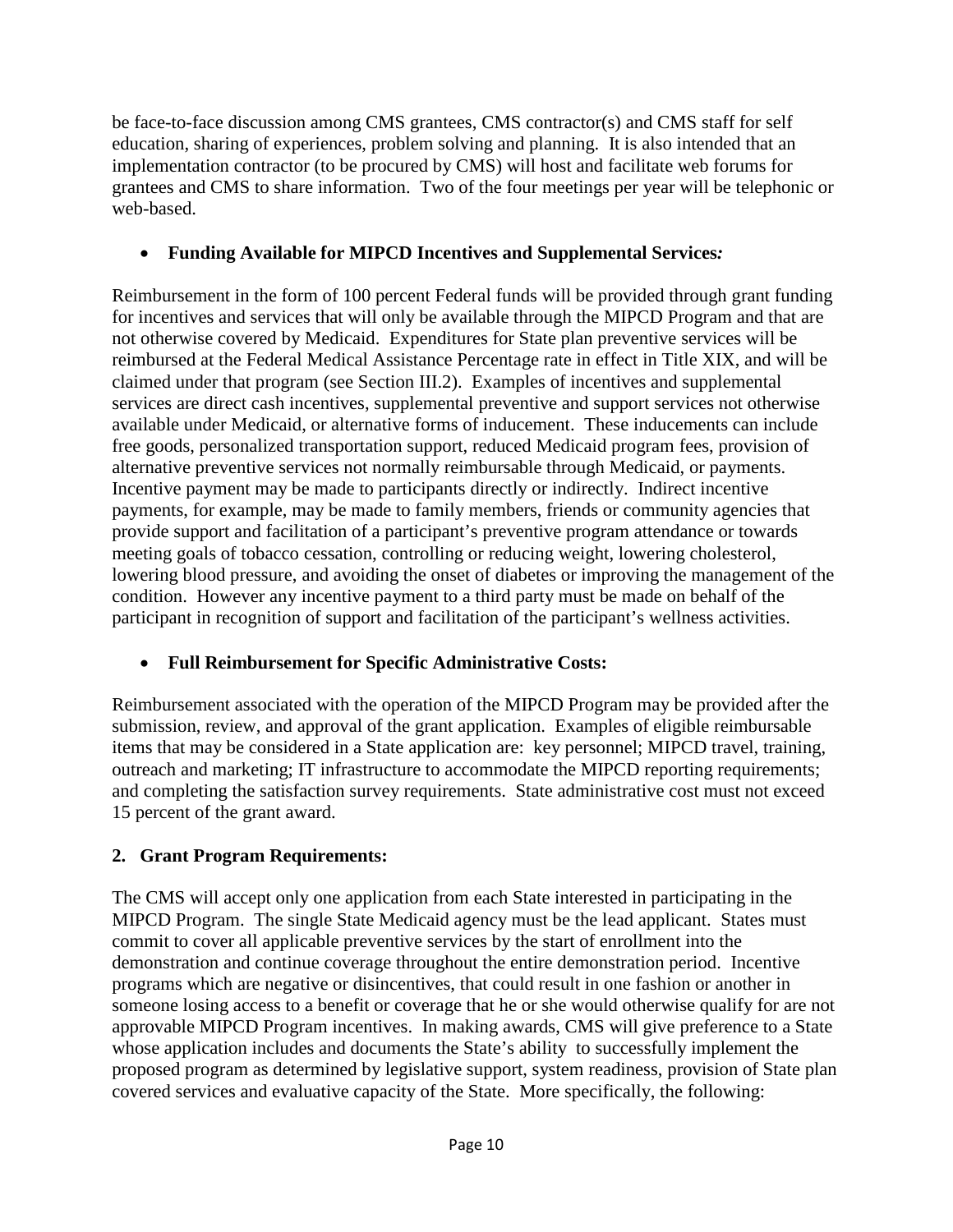- 1) The State's plan and ability to implement or modify systems that meet the payment and reporting requirements of section 4108 of the Affordable Care Act;
- 2) The State's experience with prevention and incentives initiatives, including physician level P4P, as well and any experience with consumer level P4P;
- 3) The provision and use of incentives that are positive in nature and that serve to augment Medicaid benefit coverage rather than replace services;
- 4) The State's inclusion of preventive services under the State's Medicaid State Plan for the MIPCD prevention goals for which incentives will be paid to Medicaid beneficiaries, including preventive services provided through waiver, demonstration or managed care plans;
	- a) States must cover all applicable preventive services by the start of enrollment into the demonstration and continue coverage throughout the entire demonstration period;
- 5) The alignment of the preventive services, to the extent possible, to the Children's Health Insurance Program Reauthorization Act of 2009 (CHIPRA) and Affordable Care Act initial core set measures;
- 6) Appropriate nesting of incentives and preventive services in systems of care, such as Health Homes that provide comprehensive care and may include addressing co-morbidities including depression;
- 7) Clearly identifies the State's plans for entering into arrangements with providers participating in Medicaid, community-based organizations, faith-based organizations, public-private partnerships, Indian tribes (including clearly identifying how tribes were consulted and the outcomes of the consultation), sister State agencies, or similar entities or organizations to carry out programs to provide incentives to Medicaid beneficiaries;
- 8) Plans for incentive sustainability and diffusion beyond grant period; and
- 9) Demonstration of the State's knowledge and responsiveness to section 4108 of the Affordable Care Act.

# **3. Number of Grant Program Sites:**

The number of grant programs approved by CMS depends on the scope (i.e., proposed enrollment and scope of services) and quality of the proposed programs; however, CMS anticipates the funding level to be sufficient to support approximately 10 States with between \$5 million and \$10 million each over the life of the program.

## **4. Grant Program Duration and Scope:**

The grant period-of-performance will be August 1, 2011 through December 31, 2015. The provision of supplemental services, including incentives and facilitation paid for through MIPCD must end by December 31, 2015. States must commit to operating MIPCD Programs of at least 3 years. The anticipated award date is August 1, 2011, with anticipated enrollment of Medicaid beneficiaries in incentive programs beginning January 2, 2012. The grant funding will be renewed annually. While states must commit to operating a program for a minimum of 3 years, State applicants have considerable flexibility to propose the scope and focus of their grant programs within that timeframe.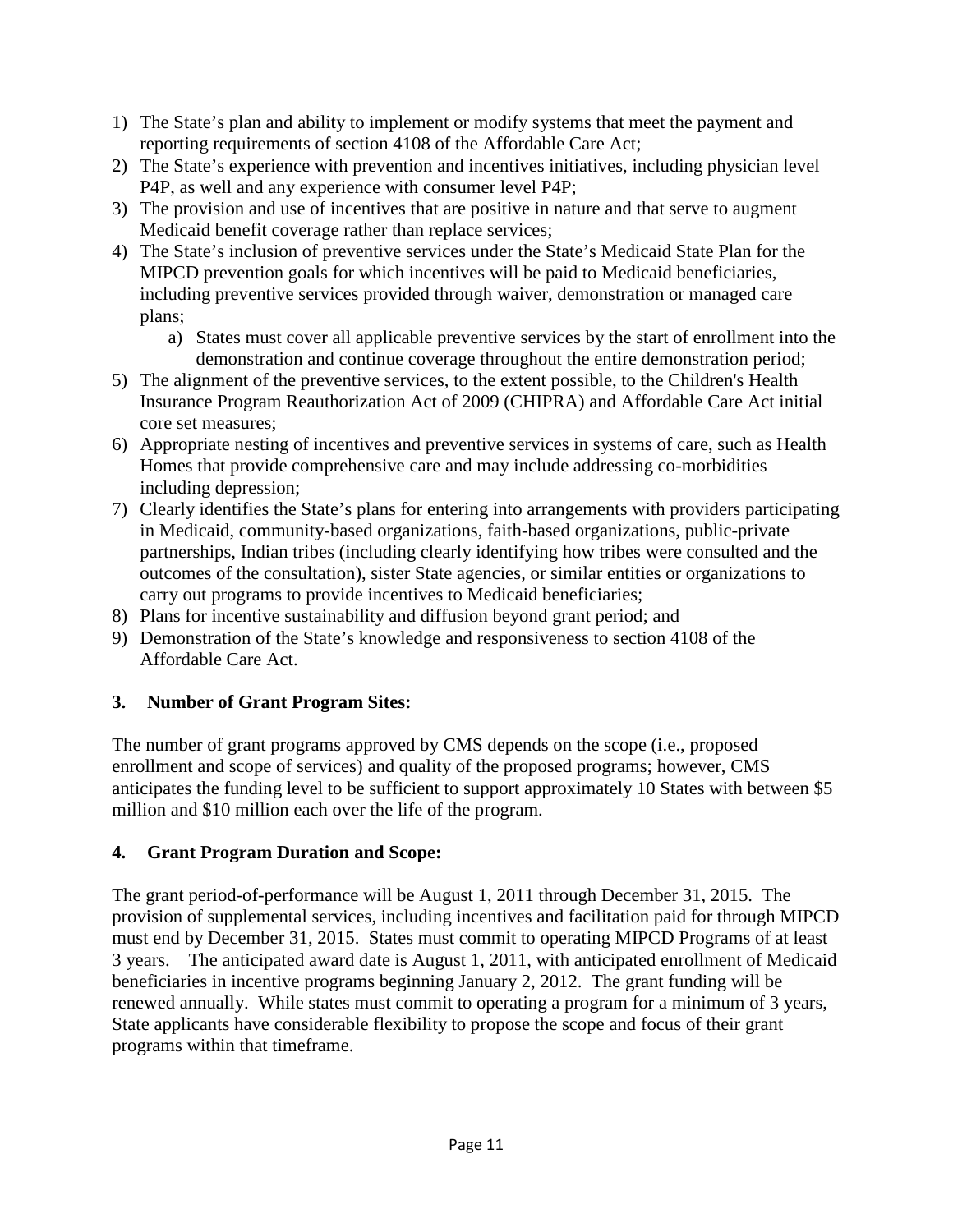#### **5. Grant Program Design and Development:**

MIPCD Programs are expected to be comprehensive, evidence-based, widely available, and easily accessible. They must be designed and uniquely suited to address the needs of Medicaid beneficiaries throughout the designated program area and have been demonstrated to be successful in helping individuals achieve one or more of the following prevention goals:

- (i) Ceasing use of tobacco products.
- (ii) Controlling or reducing weight.
- (iii) Lowering cholesterol levels.
- (iv) Lowering blood pressure.
- (v) Avoiding the onset of diabetes or, in the case of a Medicaid beneficiary with diabetes, improving the management of that condition.

A program under this section may also address co-morbidities (including depression) that are related to any of the included prevention goals. It will be incumbent on States that target multiple behaviors/co-morbidities to document that the design of their program and evaluation will support (or does not undermine) the ability to evaluate the effectiveness of the incentives and the interventions they are designed to incentivize. States may choose to operate the programs Statewide or target them less than Statewide.

The CMS plans to schedule technical assistance calls and webinars for interested applicants during the application period.

#### **6. Grant Program Technical Elements:**

#### **A. Participant Eligibility Requirements**

Individuals must be Medicaid beneficiaries, where the term ''Medicaid beneficiary'' means an individual who is eligible for medical assistance under a State plan or waiver under title XIX of the Social Security Act (42 U.S.C. 1396 et seq.) and is enrolled in such plan or waiver. While States do not need to operate the MIPCD Program in all political subdivisions of the State (MIPCD may be less than Statewide), the State must make the program available and accessible to Medicaid beneficiaries with medical necessity for the treatment program; therefore, all individuals eligible in participating areas of the State who are eligible under the Medicaid State plan must have the opportunity to enroll. However, eligibility for incentives can be tied to eligibility requirements of a particular evidence-based prevention program; therefore, if the prevention program is for adults, children would not be eligible for an incentive. Among other requirements, CMS independent evaluation assessment must determine the extent to which special populations (including adults with disabilities, adults with chronic illnesses, and children with special health care needs) are able to participate in the program. The MIPCD Program is a grant program with very limited authority for program deviation from Title XIX requirements, therefore all title XIX requirements such as Early Periodic Screening Diagnosis and Treatment must continue to operate as otherwise applicable in States.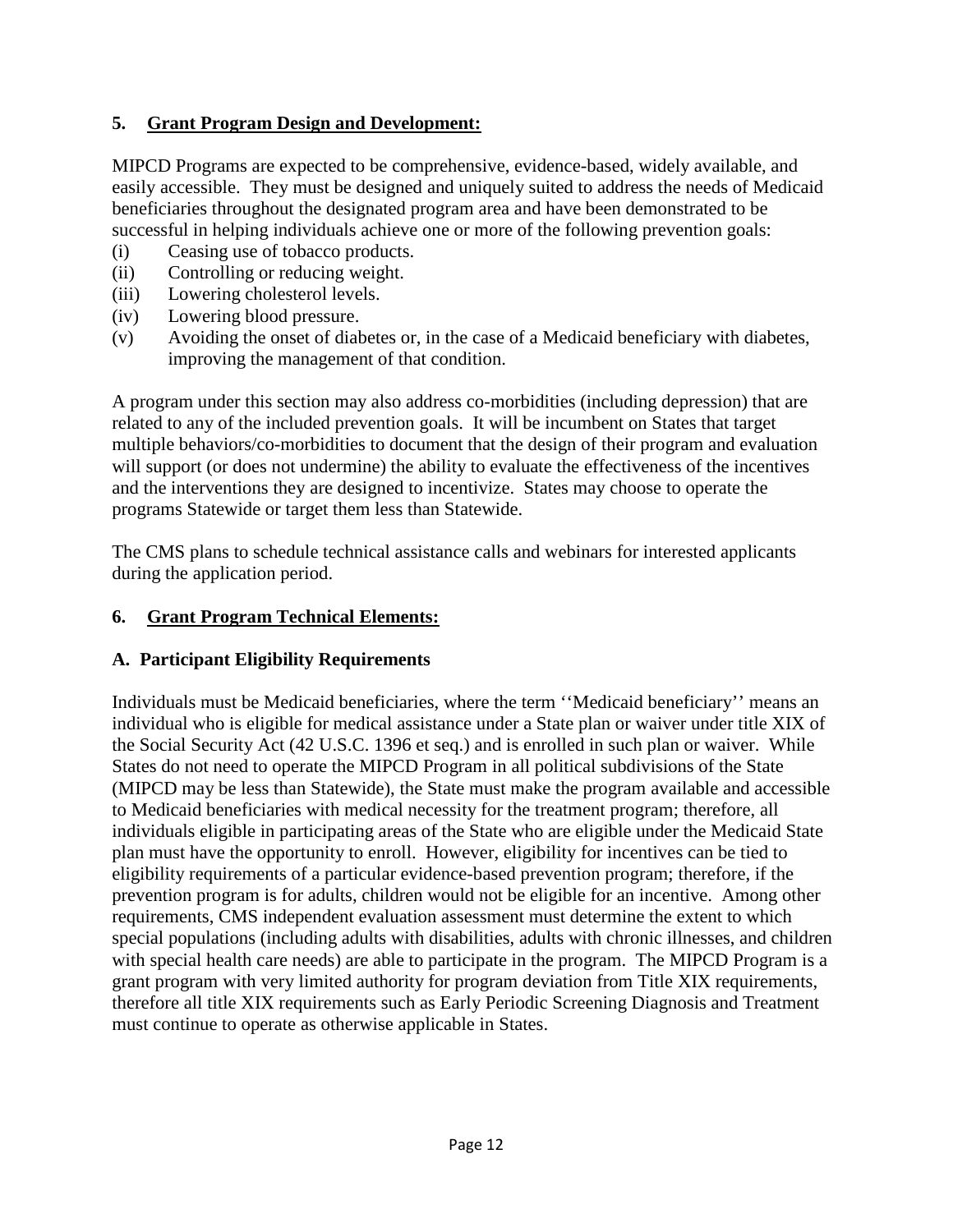#### **B. Defining Services and Rates**

States may propose the type and the amount of the incentive to be paid to Medicaid beneficiaries. Also grant funds may be used to provide encouragement for adherence and participation and to provide coordination and facilitation providing these expenditures fulfills the MIPCD requirements of "comprehensive, evidence-based, widely available, and easily accessible*.*"

The preventive services that participants receive must be State plan services that are provided by Medicaid providers and reimbursed through Medicaid under the State plan in place in the State, unless the State provide documentation and support that the service is evidence-based and is not otherwise reimbursable through Medicaid. With justification and approval, such services may be covered and paid as an incentive under MIPCD. States may submit Medicaid State plan amendments to add preventive services to their State Plan if the services are not already in the State plan.

## **C. Providers**

States may enter into arrangements with providers participating in Medicaid, community-based organizations, faith-based organizations, public-private partnerships, Indian tribes, or similar entities or organizations to carry out MIPCD Programs. Other State agencies (e.g., State Mental Health and Substance Use agencies) may be included as partners in the proposal to ensure effective outreach and incentive structures. Public health agencies may be included as providers, coordinators or facilitators in MIPCD Programs. Also, providing all rate setting meets Medicaid regulations, and appropriate data systems are in place to supply encounters and participation information, States may include health plans.

## **D. Provider and Beneficiary Education**

A State awarded a grant to conduct an initiative under this section must conduct an outreach and education campaign to make Medicaid beneficiaries, and providers participating in Medicaid who reside in the State, aware of the MIPCD Programs that are to be carried out by the State. Expenditures for the outreach and education campaign are grant administrative expenses funded by MIPCD and included in the 15 percent administrative cap.

## **E. Programmatic Reporting and Evaluation Requirements**

All MIPCD State grantees must submit semi-annual reports that address various aspects of program implementation. These reports must include, but are not limited to, information regarding the specific uses of the grant funds; an assessment of program implementation and lessons learned from the programs; an assessment of quality improvements and clinical outcomes under these programs; and estimates of cost savings resulting from the programs. The data collected in the reports will provide the national evaluation contractor with information on:

- Structure implemented program changes, i.e., systems changes;
- Process implemented strategies and procedures of the MIPCD Program;
- Output products of the MIPCD Program, i.e., State legislation, agency changes; new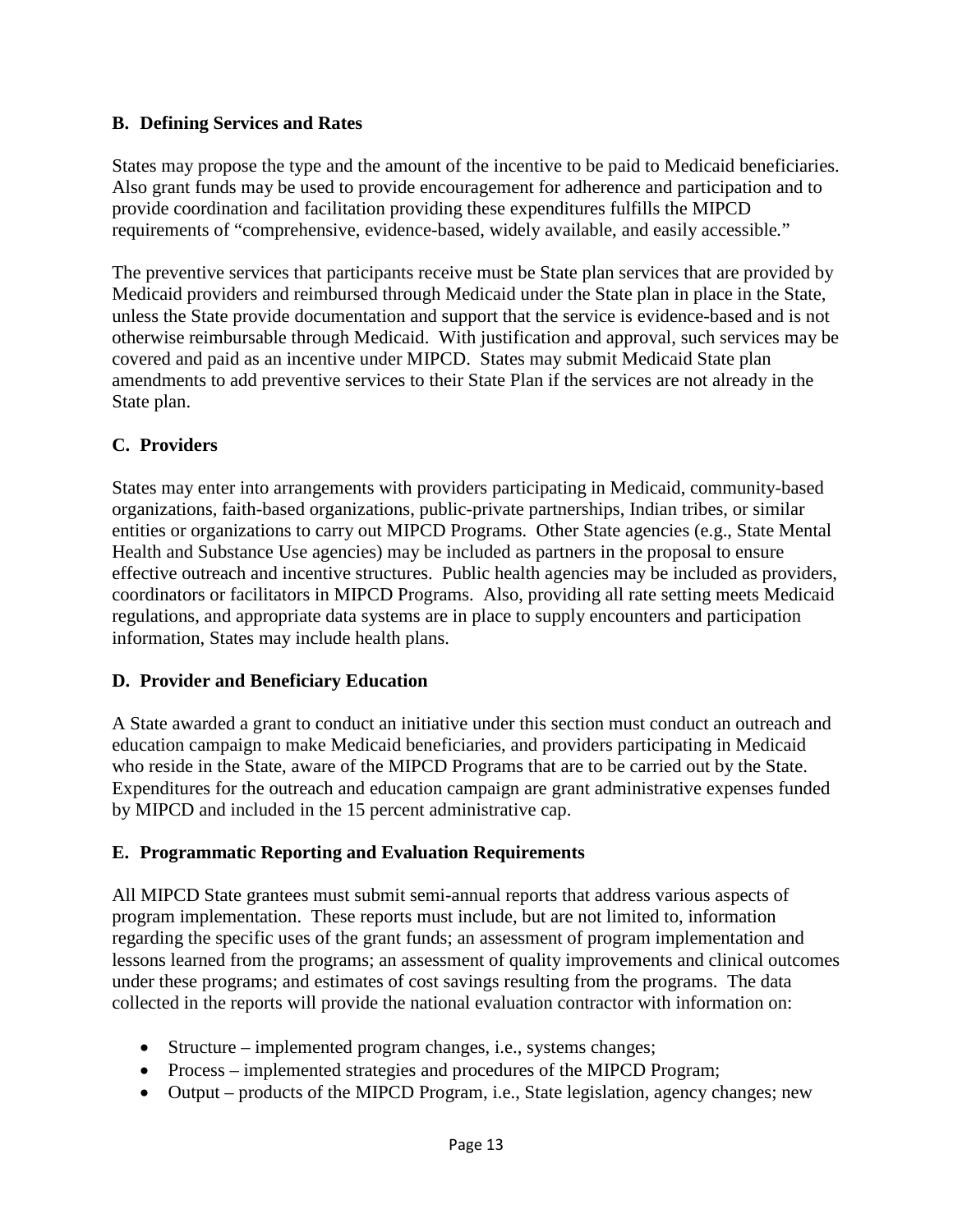policies, new procedures;

- Outcomes results of the MIPCD Program, i.e., what changed, what populations are impacted by the MIPCD changes; and
- Impact Participant outcomes, i.e., engagement and continuity of services, and retention of behavioral changes; and appropriateness of services delivered based on assessment.

In order to evaluate impact, an MIPCD State grantee must develop and implement a system to track Medicaid beneficiary participation in the program, and validate changes in health risk and outcomes with clinical data, including the adoption and maintenance of healthy behaviors by these beneficiaries. Also, to the extent practicable, MIPCD States must establish standards and health status targets for Medicaid beneficiaries participating in the MIPCD Program and measure the degree to which these standards and targets are met (i.e., establish and measure metrics by which program process, participation and outcomes, including participants health status and behavior practices may be evaluated). The States must evaluate the effectiveness of the MIPCD Program and provide the evaluations to CMS. The evaluation reports must include, but not be limited to, reporting on the processes that have been developed and lessons learned from the MIPCD Program, and report on preventive services as part of reporting on quality measures for Medicaid managed care programs.

## **F. Financial Reporting Requirements**

All MIPCD State grantees will be required to submit financial reporting forms on a quarterly, semi-annual, or annual basis. Below are brief descriptions of the required forms:

- 1. *CMS 64.9i, 9Pi and 64.10i, 10Pi:* information forms for current and prior period adjustments for medical assistance payments and administrative expenditures - These forms, submitted on a quarterly basis, allow the State and CMS to track expenditures associated with the demonstration participants. The various forms feed into the Medicaid Budget and Expenditure System (MBES), but are not used to draw down funding. They are informational forms that will provide a mechanism for adequately monitoring and projecting estimates on demonstration expenditures.
- 2. *MIPCD Program Files* The files of monthly data will be submitted quarterly to the national evaluation contractor. The files will be used to track program enrollment patterns, participant quality of life, and Medicaid claims records extracted from the Medicaid Statistical Information System (MSIS) for each grant program participant.
- 3. 3. Effective February 1, 2011, all grantees will be required to submit the Standard Form 425 Expenditures Report.

# **II. AWARD INFORMATION**

## **1. Amount of Funding**

Section 4108 of the Affordable Care Act includes an appropriation for \$100 million. Awards made will be Federal grants, and there is no minimum or maximum grant award per State. The number of grant programs approved by CMS depends on the scope (i.e., proposed enrollment and scope of services) and quality of the proposed programs; however, CMS anticipates the funding level to support between 10 States with between \$5 million and \$10 million during the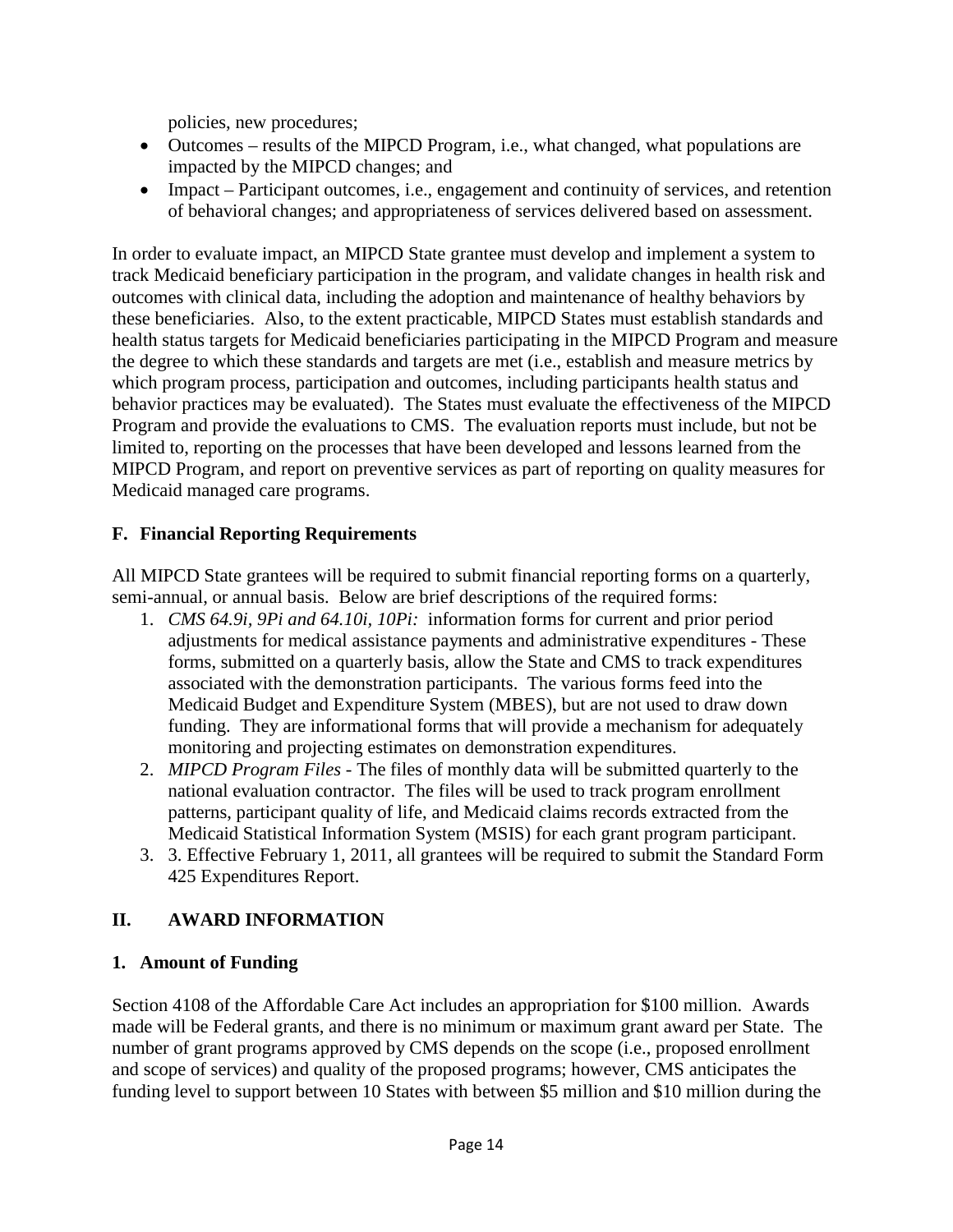life of the program.

## **2. Period of Performance**

The grant period-of-performance will be August 1, 2011 through December 31, 2015. States must commit to operating MIPCD Programs of a minimum of 3 years. CMS plan for the program provides for a 60-month project period providing the terms and conditions are met. The provision of supplemental services, including incentives and facilitation paid for through MIPCD must end by December 31, 2015. As of January 1, 2016, funds that remain from obligations made as part of the annual renewals on or before August 1, 2015 may only be used to pay for supplemental services incurred but not reported on or before December 31, 2015, for compensation for evaluation expenses, for expenditures for required reporting activities or for related grant closeout activities.

The CMS will approve funding for the State's MIPCD Program in the grant Notice of Award. The first year funding will be available at the time of award. Each year, the States must request funding based on its proposed budget which is submitted each calendar year. While a State must commit to operating a program for a minimum of 3 years, the State applicant has considerable flexibility to propose the scope and focus of its grant program within that timeframe. The decision to award incremental funding for the second grant year will be determined by the success of the MIPCD grantee in accomplishing the following milestones during the first year of funding:

- 1. Completion of an Operational Protocol (OP), as described in the next paragraph;
- 2. Completion of information system changes to accommodate evaluation and reporting requirements of section 4108;
- 3. Enrollment of individuals into MIPCD incentive program(s); and
- 4. Providing incentives to Medicaid beneficiaries through the grantee's MIPCD Program.

When the terms and conditions of the program are met, including CMS approval of the OP to be required in the terms and conditions, then the State may begin to enroll eligible individuals and provide incentive payments. The OP will be the document that describes the planning, operation, administration and evaluation of the MIPCD Program operated by the grantee. The OP will include, but is not limited to, the following:

- 1. An overview of the incentive program(s);
- 2. Outreach, education and marketing plan;
- 3. Descriptions of all applicable procedures and requirements, such as:
	- a. a participant's eligibility and enrollment process for the incentive;
	- b. the payment and payment process for the incentive;
	- c. participant's obligations, such as enrollment and attendance in preventive programs and reporting;
- 4. The plans for meeting evaluation and reporting requirements of section 4108;
- 5. The plan for making information system changes and other changes that are necessary in order to fulfill requirements of section 4108 such as requirements for enrollment, data collection, evaluating and reporting;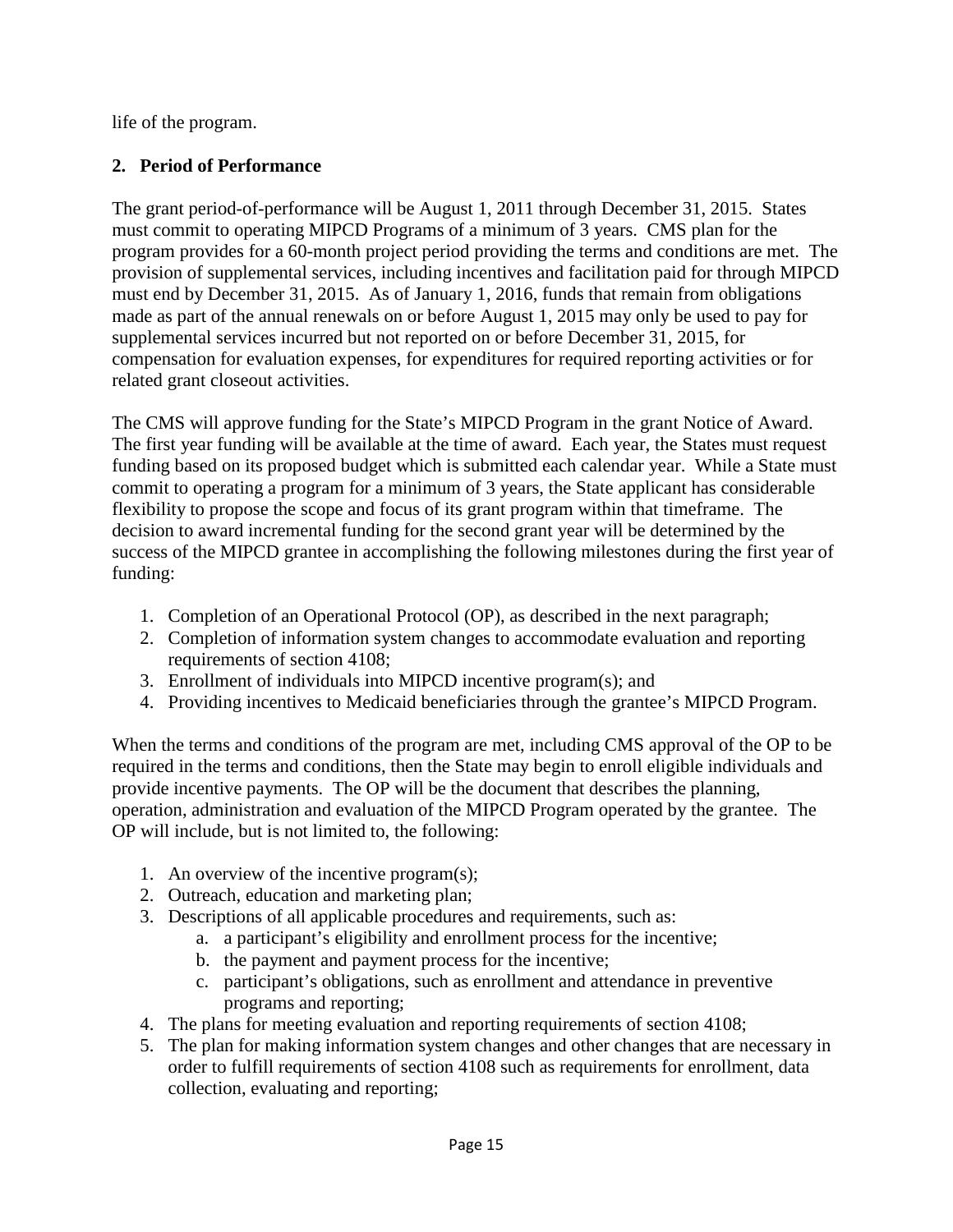- 6. The description of administrative systems, such as who will be responsible for fulfilling tasks;
- 7. The timeline for intermediate activities and completion dates for tasks necessary to fulfill requirements of section 4108; and
- 8. The grant program budget, as updated on an ongoing basis.

The OP will be maintained and updated throughout the grant period to reflect the status and evolution of the program.

At any point during the grant program, if a State fails to meet the terms and prevention goals of the program or is unable to operate the program as declared in the OP approved by CMS, CMS may rescind the grant award including all un-obligated balances, and issue the unspent grant funds to other projects or withhold incremental funding until the requirements are met.

# **III. ELIGIBILITY INFORMATION**

## **1. Eligible Applicants**

Any single State Medicaid Agency may apply. By "State," we refer to the definition provided under 45 CFR §74.2 as "any of the several States of the U.S., the District of Columbia, the Commonwealth of Puerto Rico, any territory or possession of the U.S., or any agency or instrumentality of a State exclusive of local governments." By "territory or possession" we mean Guam, the U. S. Virgin Islands, American Samoa, and the Commonwealth of the Northern Mariana Islands. Only one application can be submitted for a given State. Territories should note that any grant awards received as part of the MIPCD Program will contribute to their total Medicaid allotment.

The CMS expects that the single State Medicaid Agency will partner with local governments, other agencies and service providers who contribute to successful public health preventive initiatives in the State. However, since the single state Medicaid Agency is responsible for contributing the state match for preventive service covered under the State plan, and since Medicaid beneficiaries must be the benefactor of the incentives provided under the MIPCD Program, the Medicaid State Agency must be the lead applicant for the project.

Applicants are strongly encouraged to include, in an appendix, letters of support indicating a history of collaboration from major partners, including consumers and advocacy groups. These letters and memorandums of agreement should critique and substantiate the applicant's readiness. An applicant should include all such letters as part of its application package as instructed in this solicitation (please see Section IV subsection 2. D). CMS will disregard any letter received outside of the submitted application. Letters should be included as a PDF file as instructed in the requirements of the application submission.

# **2. Cost Sharing or Matching**

There is no Federal requirement for State cost sharing or State matching for MIPCD incentive payments, including the MIPCD supplemental services funded by the (100% Federal) MIPCD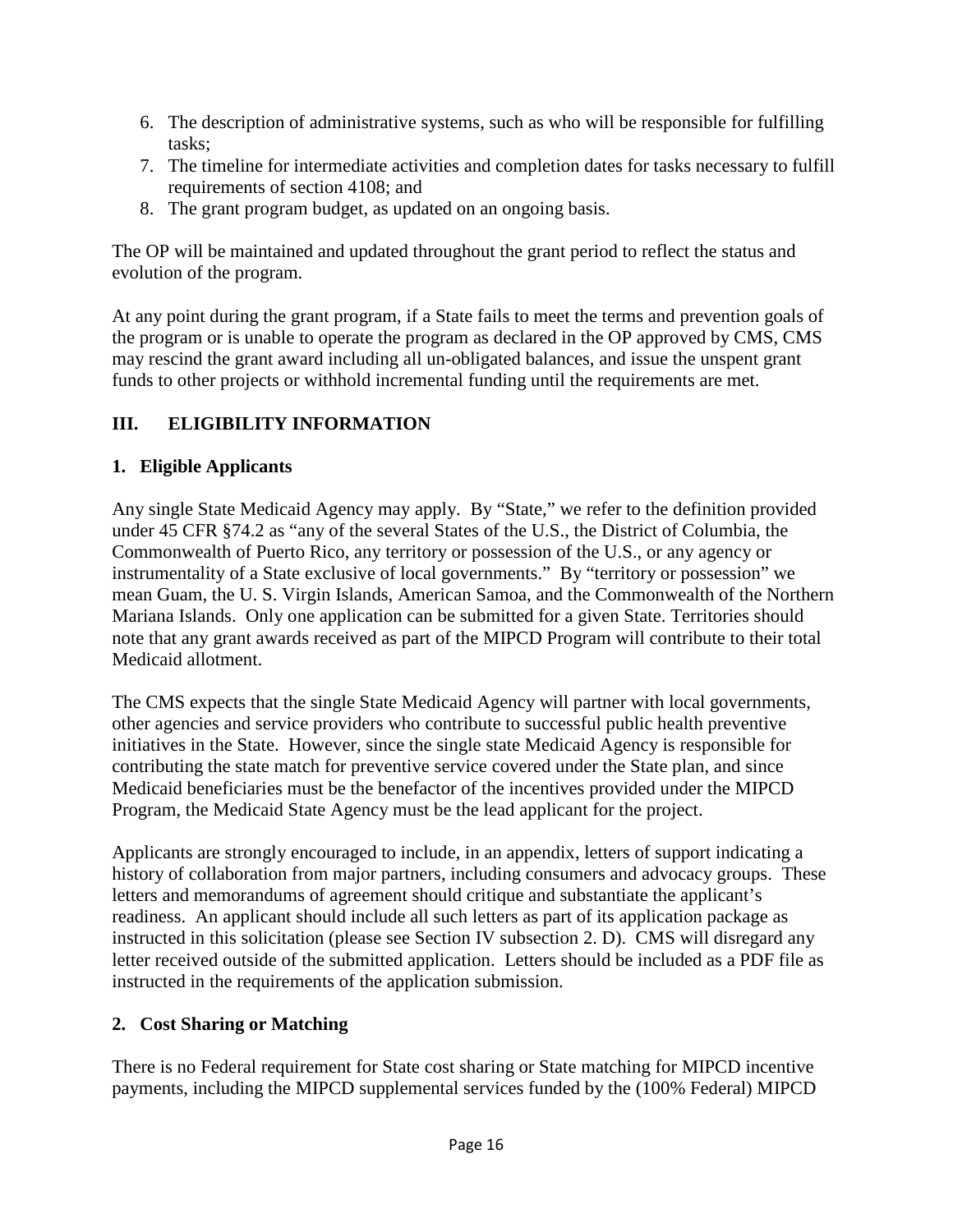grant program. However, preventive services generally will be covered as provided in the State's Medicaid State plan and will be reimbursed at the Federal Medical Assistance Percentage (FMAP) rate in effect in Title XIX, including any statutory adjustments to the FMAP as a result of the American Recovery and Reinvestment Act of 2009 (Pub. L. 111-5) and subsequent extension in P.L. 111-226, when applicable.

A State may request reimbursement for 100 percent of administrative costs up to 15 percent of the total award, the limit established for the MIPCD Program. States may be reimbursed for administrative costs such as key personnel, MIPCD travel, training, outreach and marketing and IT infrastructure to capture the required data, report generation, etc., that accomplish the MIPCD reporting requirements. All requested reimbursement for administrative expenses must be presented in the Worksheet for Proposed Budget and described in detail in the Budget Narrative. Administrative costs, including the costs of participating in the national evaluation, will be reimbursed according to the requirements of 42 CFR §433.15.

# **3. Eligibility - Threshold Criteria**

Only applications received by the specified deadline will be reviewed and scored. However, an application will not be funded if the application fails to meet any of the requirements as outlined in Section III., Eligibility Information, and Section IV., Application Submission Information. Applicants are strongly encouraged to use the review criteria information provided in Section V., Application Review Information, to help ensure that all of the criteria that will be used in evaluating the proposals are adequately addressed.

## **4. Foreign and International Organizations**

Foreign and international organizations are not eligible to apply.

## **5. Faith-based Organizations**

Faith-based organizations are not eligible to apply.

# **IV. APPLICATION AND SUBMISSION INFORMATION**

## **1. Address to Request Application Package**

Applicants must submit their applications electronically through http://www.grants.gov**.** A complete electronic application package, including all required forms for this demonstration grant, is available at [http://www.grants.gov.](http://www.grants.gov/) The solicitation can also be viewed on the CMS website at [http://www.cms.gov/MIPCD.](http://www.cms.gov/MIPCD)

Standard application forms and related instructions may also be requested from: Mary Greene Centers for Medicare & Medicaid Services Office of Acquisition and Grants Management Mail Stop C2-21-15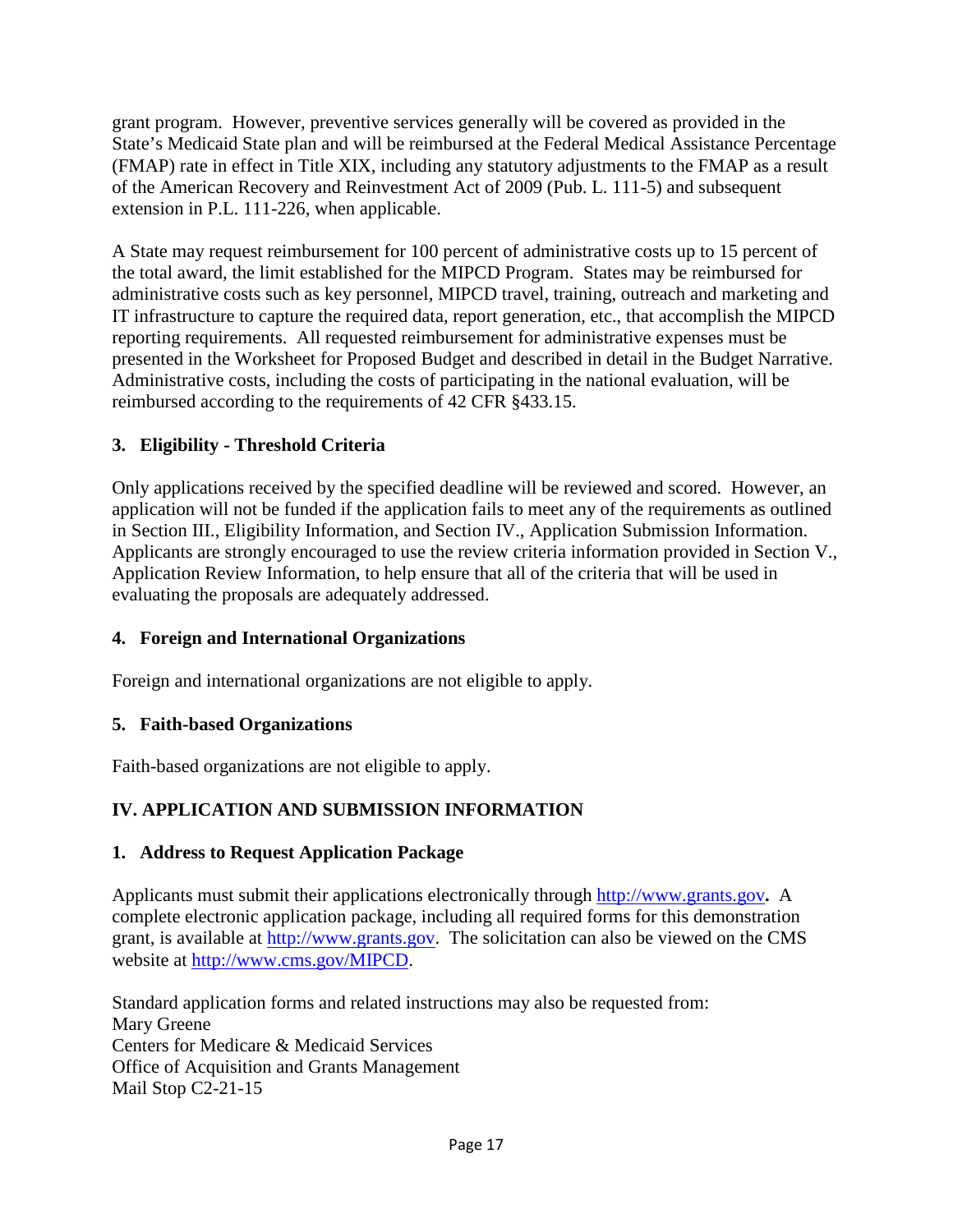7500 Security Boulevard, Baltimore, MD 21244-1850 Or by e-mail at [Mary.Greene@cms.hhs.gov](mailto:Mary.Greene@cms.hhs.gov)

CMS is in the process of setting up a TTY/TDD line for individuals using those devices.

Grants.gov complies with Section 508 of the Rehabilitation Act of 1973. If an individual uses assistive technology and is unable to access any material on the site including forms contained with an application package, they can email the Grants.gov contact center at [support@grants.gov](mailto:support@grants.gov) or call 1-800-518-4726.

# **2. Content and Form of Application Submission**

# **A. Form of Application Submission**

Each application must include all contents described below, in the order indicated, and in conformance with the following specifications:

- Use 8.5" x 11" letter-size pages (one side only) with 1" margins (top, bottom, and sides). Other paper sizes will not be accepted. This is particularly important because it is often not possible to reproduce copies in a size other than 8.5" x 11".
- All pages of the project narrative must be paginated in a single sequence.
- Font size must be no smaller than 12-point with an average character density no greater than 14 characters per inch.
- The narrative portions of the application must be DOUBLE-SPACED.
- The project abstract is restricted to a one-page summary which may be single-spaced.
- Applications must not be more than 40 pages in length and should include not more than 30 pages of supporting material (e.g., documentation related to financial projections, profiles of participating communities and/or practices, letters of endorsement from professional/collaborating associations).

# **B. Required Contents**

For the MIPCD Program, a complete application consists of the following materials organized in the following sequence:

# **i. Standard Forms (SF)**

The following standard forms must be completed with an original signature and enclosed as part of the proposal:

\*SF 424: Official Application for Federal Assistance

\*SF 424A: Budget Information

SF 424B: Assurances - Non-Construction Programs

SF LLL: Disclosure of Lobbying Activities

Additional Assurances Certifications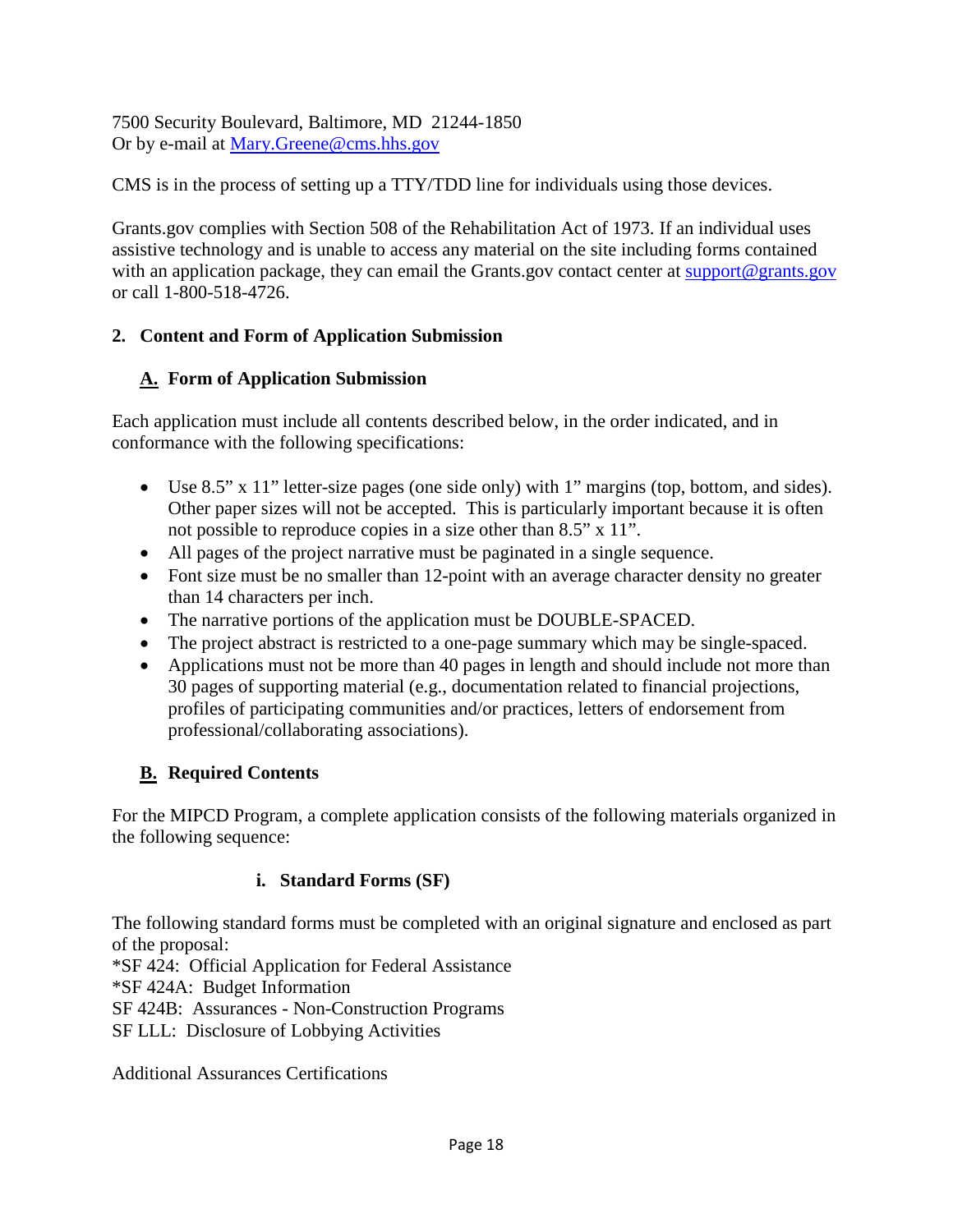**\***Note**:** SF424/424A**:** The applicant must submit required financial form, SF 424 and SF 424A. When completing the SF 424, Section 18 and SF 424A, Sections B and C:

- SF 424, Section 18: Please include the total for all years of the project.
- SF 424, Section 8B: Enter the Employer Identification Number (EIN) as assigned by the Internal Revenue Service (IRS). Please note that the legal name and EIN listed on this application must match what is assigned by the IRS. If you have been selected for an award and the legal name and EIN do not match what is assigned by the IRS, this will cause major delays with receiving Federal funds.
- SF 424A, Section B: Please include the categorical breakdown for the first year of the project. The amounts shown in each category should be for the first year of the project. Additional program budget detail, for instance when programs include multiple incentives or chronic conditions should be shown in columns (1), (2) and (3). As needed supplemental sheets may be used to show additional details.
- SF 424A, Section C: Please include the budget amount for the first year of the project for each non-Federal resource that is applicable.
- Sections A, and D of the SF 424A are NOT to be completed.

Note: On SF 424 "Application for Federal Assistance," check "No" to item 16b, as review by State Executive Order 12372 does not apply to these grants.

## **ii. Cover Letter**

A letter from the State Medicaid Director identifying the Medicaid agency applicant as the lead organization, indicating the title of the project, the principal contact person, amount of funding requested, and the name of the agency that will administer the grant under the Medicaid office and all major partners, departments, divisions, services, and organizations actively collaborating in the project is required. This letter should be addressed to:

Mary Greene Centers for Medicare & Medicaid Services Office of Acquisition and Grants Management Mail Stop C2-21-15 7500 Security Boulevard Baltimore, MD 21244-1850

## **iii. Project Abstract and Profile (maximum of one page)**

The one-page abstract should serve as a succinct description of the proposed project and should include the goals of the project, the total budget, the number of projected participants, and a description of how the grant will be used to fill gaps in existing preventive health programs in the State. It should also include information to assist participants in accomplishing healthy behaviors and other wellness outcomes.

## **iv. Required Letters of Endorsement**

Letters of endorsement from major partners that are not the lead agency, but will be integrally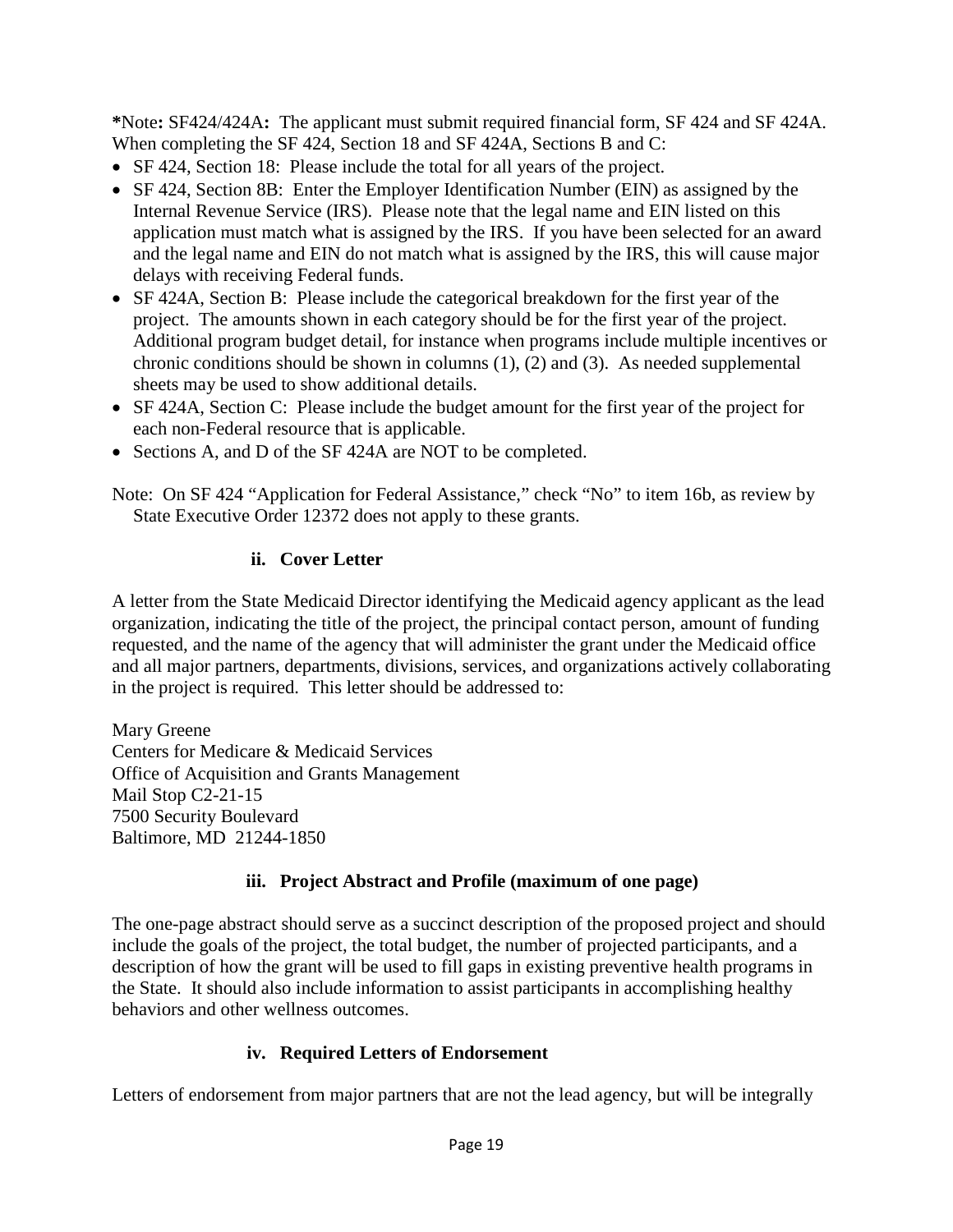involved in developing and implementing the demonstration grant to the target population(s) are expected. Please submit all letters in support and memoranda/letters of agreement for your application in an application appendix with a table of contents for all included documents.

## **v. Application Narrative**

The application is expected to address how the State will implement the grant program, and ultimately, meet the requirements of section 4108 of the Affordable Care Act for the MIPCD Program.

The required elements (sections) of the application are listed below. Also, provided is a brief description of the type of information that is required to be addressed within each specific section. The application must be organized by these headings, noted as the operational element sections, outlined below.

- 1. Organization and Administration The application must include a description of the organizational and structural administrations that will be in place to implement, monitor, and operate the grant program. The tasks to be conducted by each administrative component also must be described. The application should document the State's ability to successfully implement the proposed program as determined by legislative support, system readiness, provision of State plan covered services and evaluative capacity of the State.
- 2. Program Targeting The application must list, describe, and justify the selected prevention goals (ceasing use of tobacco products; controlling or reducing weight; reducing cholesterol levels; lowering blood pressure; avoiding the onset of diabetes or, in the case of a diabetic, improving the management of that condition); targeted populations; preventive services; and geographic area of the MIPCD Program. A detailed discussion should be included that explains the rationale for why the prevention goals, population, and geographic location of the program selected are meaningful and important and are expected to result in significant positive outcomes.
- 3. Comprehensive and Evidence-based The application must describe the design of the incentives, the targeted preventive services, and the support and facilitation of participants. The description provided in order to be comprehensive and complete, must describe the amount, duration, and scope of the incentives, services, and support. The description must also address how the proposed program is evidence-based and comprehensive. Evidence-based practices are most important and can help to determine the appropriate type and level of intensity for selected intervention(s). Comprehensiveness can be defined in terms of the following:
	- a. Accommodating additional risk factors or co-morbidities of the participants; and
	- b. Facilitation and support for critical behavioral, social and economic barriers that prevent individuals from achieving the following:
		- i. Engagement in prevention program;
		- ii. Continued participation in prevention programs; and
		- iii. Retention of healthy behaviors.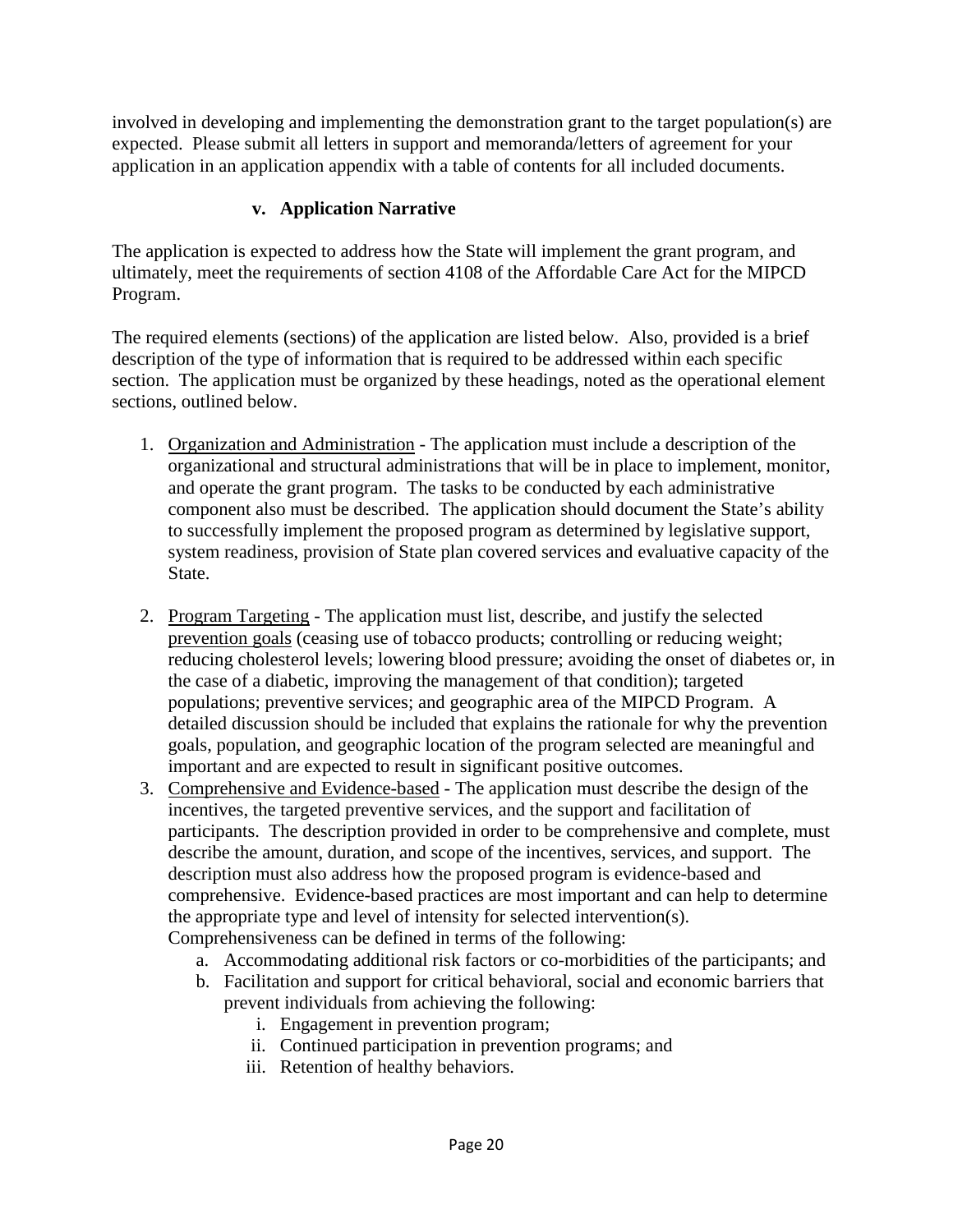- 4. Promotion and Outreach The application must describe the State's outreach, marketing, education, and staff training strategies. The State must describe its plan for conducting the required outreach and education campaign to make Medicaid beneficiaries and providers participating in Medicaid who reside in the State aware of the programs that are to be carried out by the State under the grant.
- 5. Participant Recruitment and Enrollment The application may include samples of recruitment and enrollment materials and/or a detailed plan that includes the strategies that will be employed, including strategies for identifying prospective participants from administrative records in Medicaid or provider offices. Include discussion of the State's ongoing strategies that promote continuous coverage and retention so that results of the demonstration are minimally confounded due to people coming off and on the program over the course of a year.
- 6. Informed Consent and Guardianship The application must describe the procedures that will be used to obtain informed consent. The application must include proposed samples of forms, letters, and other documents or statements that will be used to inform potential participants/authorized representatives about the grant program and the process to obtain informed consent.
- 7. Stakeholder involvement in the proposal and program The application must list the consumer groups conferred with while developing the proposal and describe the State's method for involving stakeholders in the initial implementation of the grant program, and its method for continuing to have them meaningfully involved throughout the life of the program. The consumer groups and other stakeholders to be conferred with could include groups such as the American Heart Association, the American Diabetes Association, and/or the American Cancer Society.
- 8. Reporting and Evaluation
	- a. The application must include a description of the State's plan for collecting, identifying, and otherwise producing the data, information, and analysis required to be provided to CMS.
	- b. The application must include detailed information on the State's evaluation plan, including evaluation design for process assessment and outcome evaluation, variables, and data sources. The design should include discussion of control groups, research questions, study hypotheses, and power analysis.
	- c. The data and analysis includes, but is not limited to, the following:
		- i. States must assess and evaluate the impact by developing and implementing a system to:
			- 1. Track Medicaid beneficiary participation in the program, including the adoption and maintenance of healthy behaviors by such beneficiaries and validate changes in health risk and outcomes with clinical data as a result of the incentive;
			- 2. Establish, to the extent practicable, standards and health status targets for Medicaid beneficiaries participating in the program and measure the degree to which these standards and targets are met;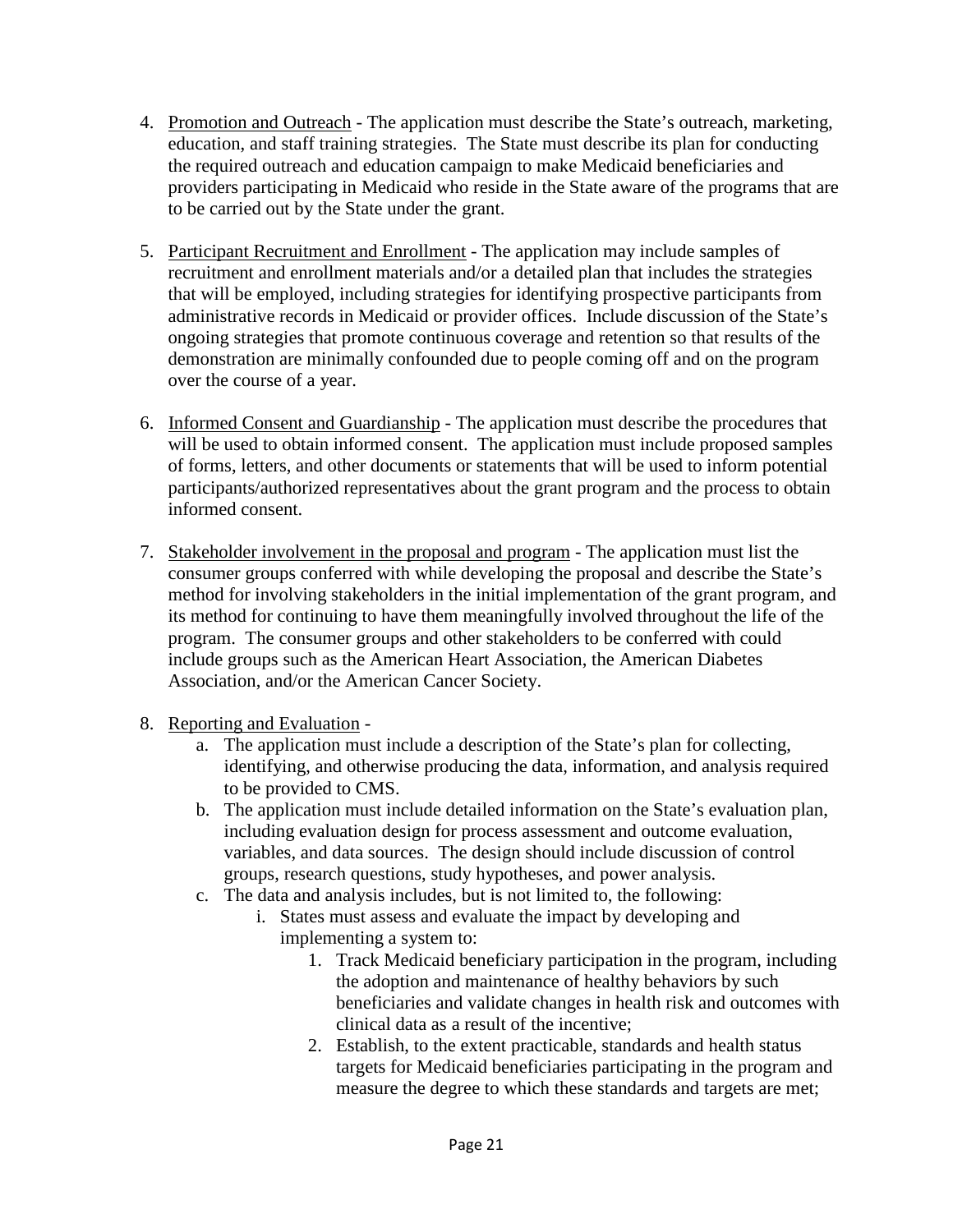- 3. Evaluate the effectiveness of the program and provide the Secretary with such evaluations;
- 4. Report to the Secretary on processes that have been developed and lessons learned from the program; and
- 5. Report on preventive services as part of reporting on quality measures for Medicaid managed care programs.
- ii. States participating in MIPCD must report or provide to CMS:
	- 1. Results of Evaluating the effectiveness of the program;
	- 2. Description of the processes developed and lessons learned;
	- 3. Report on preventive services as part of quality measures in Medicaid managed care; and
	- 4. Semi-annual report to include:
		- a. Specific use of grant funds
			- b. Assessment of:
				- i. program implementation;
				- ii. lessons learned;
				- iii. quality improvements;
				- iv. clinical outcomes; and
				- v. Estimate of cost savings.

#### **vi. Proposed Budget (Services & Administrative Costs) & Staffing Plan**

Budget Narrative: For the budget recorded on form SF 424A, a budget narrative must be included and provide detail on all requests to fund incentive and administrative cost claims for each budget line item. The narrative and budget for the incentive plan must at a minimum include the amount, frequency and type of incentives for each covered preventive services and the estimated number of participants. State personnel and personnel contract costs must include detailed salary and fringe benefit costs broken out for review.

Staffing Plan: The applicant must provide a preliminary staffing plan. The following key components must be addressed:

- Organizational Structure: Provide an organizational chart that describes the entity that is responsible for the management of this grant. Describe the relationship between that entity and all other departments, agencies, and service systems that will provide care and services and have interface with the eligible beneficiaries under the grant program.
- Narrative Staffing Plan:
	- The number, title, and, if known, the names of staff that will be dedicated to the grant program. Percentage of time each individual/position is dedicated to the grant.
	- Brief description of roles/responsibilities of each position.
	- Any positions providing IN-KIND support to the grant.
		- o Percentage of time each position will provide to the grant.
		- o Brief description of role/responsibilities of each position.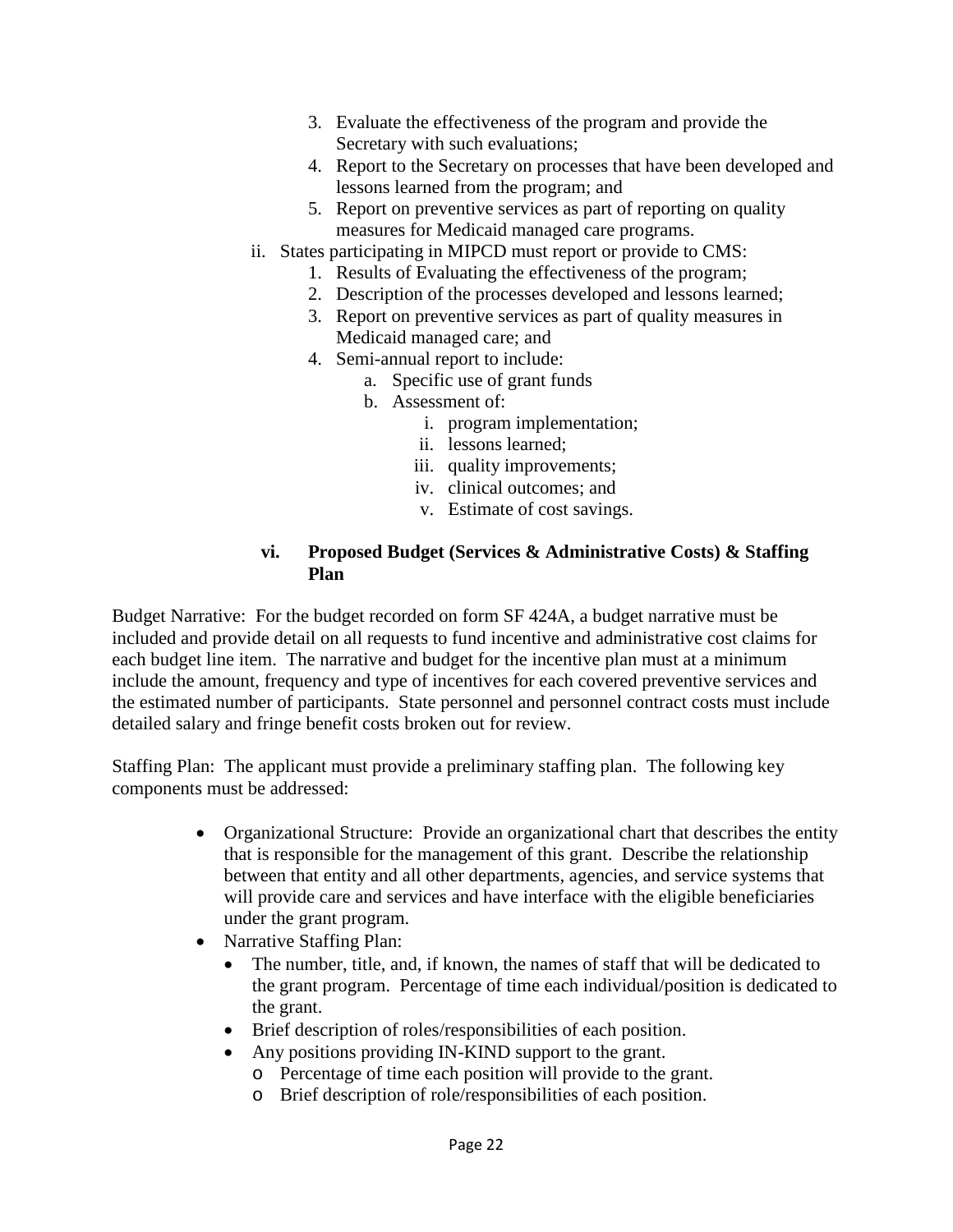- Number of contracted individuals supporting the grant.
- A resume of the proposed Project Director.

#### **vii. Notice of Intent to Apply - Due April 4, 2011**

Applicants are encouraged to submit a non-binding Notice of Intent to Apply. Notices of Intent to Apply are not required, and a State's submission or failure to submit a notice has no bearing on the scoring of proposals received. However, receipt of such notices enables CMS to better plan for the application review process. These notices should be submitted using Attachment 1. Notices of Intent to Apply should be faxed to Jeffrey Clopein at 410-786- 9004 no later than April 4, 2011.

#### **3. Submission Dates and Times**

#### **A. Applicant's Teleconference**

Information regarding the date, time and call-in number for an open applicants' teleconference will be e-mailed to all State Medicaid Directors.

#### **B. Grant Applications**

**All grant application**s are due by May 2, 2011. Applications submitted through http://www.grants.gov until 5 p.m. Eastern Time on May 2, 2011, will be considered "on time." A confirmation screen will appear once the submission is complete. A Grants.gov tracking number will be provided at the bottom of this screen, as well as the official date and time of the submission. The tracking number is necessary to refer to should the grantee need to contact Grants.gov support.

#### **C. Late Applications**

Late applications will not be reviewed.

#### **D. Grant Awards Timeframe**

All grants are planned to be awarded by August 1, 2011.

#### **4. Intergovernmental Review**

Applications for these grants are not subject to review by States under Executive Order 12372, "Intergovernmental Review of Federal Programs" (45 CFR 100).

#### **5. Funding Restrictions**

**Indirect Costs** - The provisions of OMB Circular A-87 govern reimbursement of indirect costs under this solicitation. A copy of OMB Circular A-87 is available online at: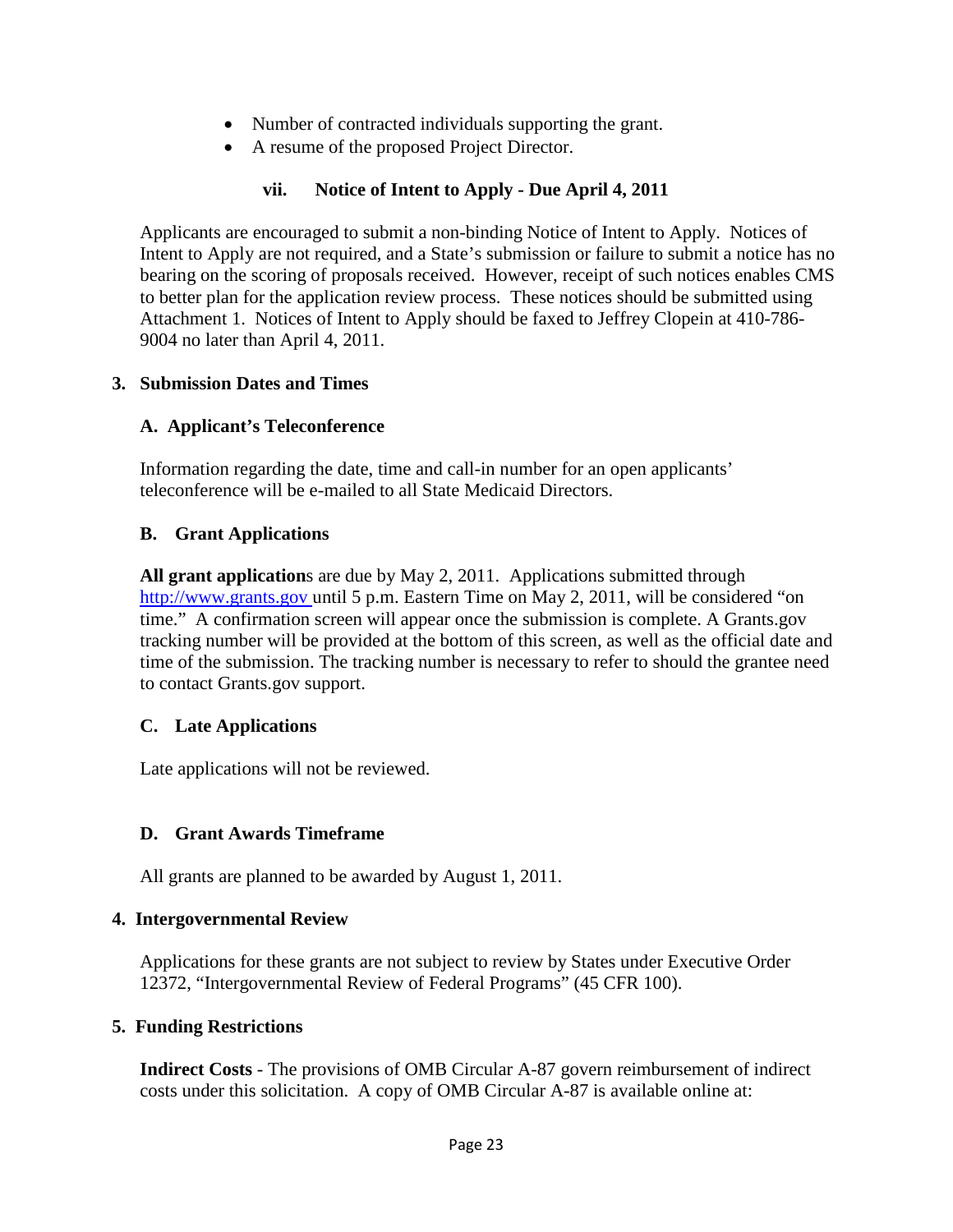#### <http://www.whitehouse.gov/omb/circulars/a087/a087.html>

If indirect costs are included in the budget, a copy of the approved Indirect Cost Rate Agreement must be submitted with the application. The agreement may be uploaded in Grants.gov as an attachment. Failure to include the approved Indirect Cost Rate Agreement will result in ten percent of indirect costs of salary/wages only.

**Direct Services -** The object of this grant is to provide Federal fund reimbursement for direct services from the grant awards.

**Reimbursement of Pre-Award Costs -** No grant funds awarded under this solicitation may be used to reimburse pre-award costs.

#### **6. Other Submission Requirements**

**Electronic Applications** - The deadline for all applications to be submitted through [http://www.grants.gov](http://www.grants.gov/) is **May 2, 2011**. For information getting started with Grants.gov, please visit [http://www.grants.gov/applicants/get\\_registered.jsp.](http://www.grants.gov/applicants/get_registered.jsp) We strongly recommend that you do **not** wait until the application deadline date to begin the application process through grants.gov. We recommend you visit the Grants.gov site at least 30 days prior to filing your application to fully understand the process and requirements. We encourage applicants to submit well before the closing date, so that if difficulties are encountered, an applicant will have time to solicit help.

The registration process for an organization can take from 3 to 5 business days or as long as 4 weeks if all steps are not completed in a timely manner. So please register early! Applications not submitted "on time" due to applicant's failure to complete the entire Grants.gov registration process in a timely manner will not be accepted.

## **Grants.gov Registration in Brief:**

**Central Contractor Registration (CCR) and Data Universal Numbering System (DUNS)**

Effective October 1, 2010, the U.S. Department of Health and Human Services (HHS) requires all entities (except those outlined in the non-applicability section of the policy) that plan to apply for and ultimately receive Federal grant funds from any HHS Operating/Staff Division (OPDIV) or receive subawards directly from recipients of those grant funds to:

- **Be registered in the CCR prior to submitting an application or plan;**
- **Maintain an active CCR registration with current information at all times during which it has an active award or an application or plan under consideration by an OPDIV; and**
- **Provide its DUNS number in each application or plan it submits to the OPDIV.**

**STEP 1: Obtain DUNS Number**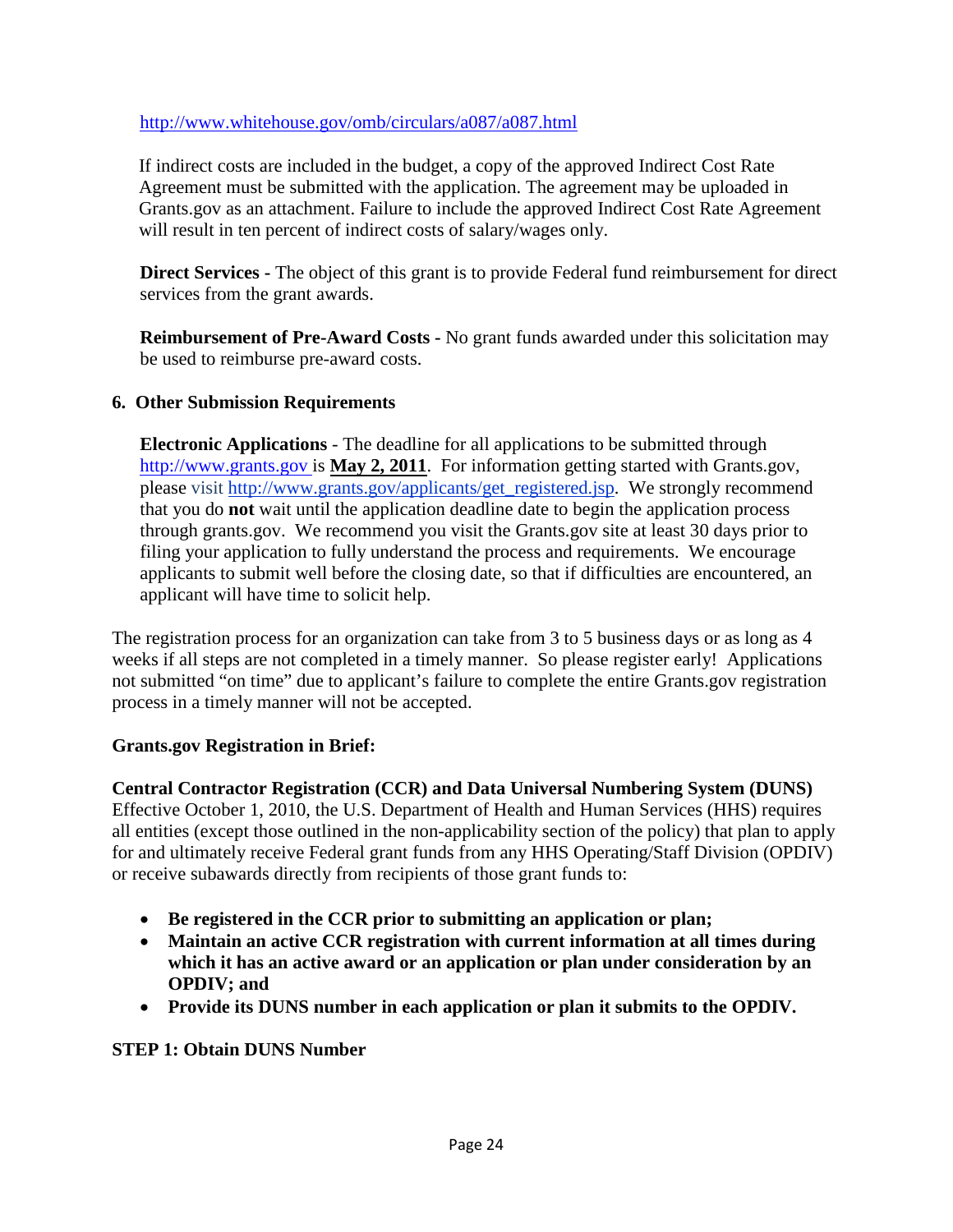**Same day** - If requested by phone (1.866.705.5711) DUNS is provided immediately. If requesting via web, you will need to go to the DUN & Bradstreet website at <http://fedgov.dnb.com/webform>to obtain the number.

This number should be entered in the block with the applicant's name and address on the cover page of the application (Item 5 on the Form SF-424, Application for Federal Assistance), with the annotation "DUNS" followed by the DUNS number that identified the applicant. The name and address in the application should be exactly as given for the DUNS number.

## **STEP 2: Register with CCR**

**Three to five business days or up to 2 weeks.** If you already have a Taxpayer Identification Number, your Central Contractor Registration (CCR) registration will take 3-5 business days to process. If you are applying for an Employee Identification Number (EIN) please allow up to 2 weeks. Ensure that your organization is registered with the CCR at [http://www.ccr.gov.](http://www.ccr.gov/) If your organization is not registered, an authorizing official of your organization must register.

## **STEP 3: Username & Password**

**Same day** - Complete your Authorized Organization Representative (AOR) profile on Grants.gov. and create your username and password. You will need to use your organization's DUNS Number to complete this step. https://apply07.grants.gov/apply/OrcRegister.

#### **STEP 4: AOR Authorization**

\***Same day** - The E-Business Point of Contact (E-BIZ POC) at your organization must login to Grants.gov to confirm you as an AOR. Please note that there can be more than one AOR for your organization. In some cases the E-BIZ POC is also the AOR for an organization. \*Time depends on responsiveness of your E-Biz POC.

## **STEP 5: Track AOR Status**

At any time, you can track your AOR status by logging in with your username and password. Login as an Applicant (enter your username & password you obtained in Step 3) using the following link: applicant.profile.jsp.

**Submit Your Application Early!** CMS strongly encourages applicants to submit well before the closing date and time so that if your application is rejected due to errors, an applicant will have time to correct the errors and/or to solicit help from grants.gov. Please note: Validation or rejection of your application by grants.gov may take up to 2 business days after submission. Please consider in developing your submission timeline.

For issues including, but not limited to, downloading the application, retrieving your password, or understanding error messages, please contact grants.gov directly at 1-800-518-4726 or [support@grants.gov.](mailto:support@grants.gov) Hours of Operation: 24 hours a day, 7 days a week, closed on Federal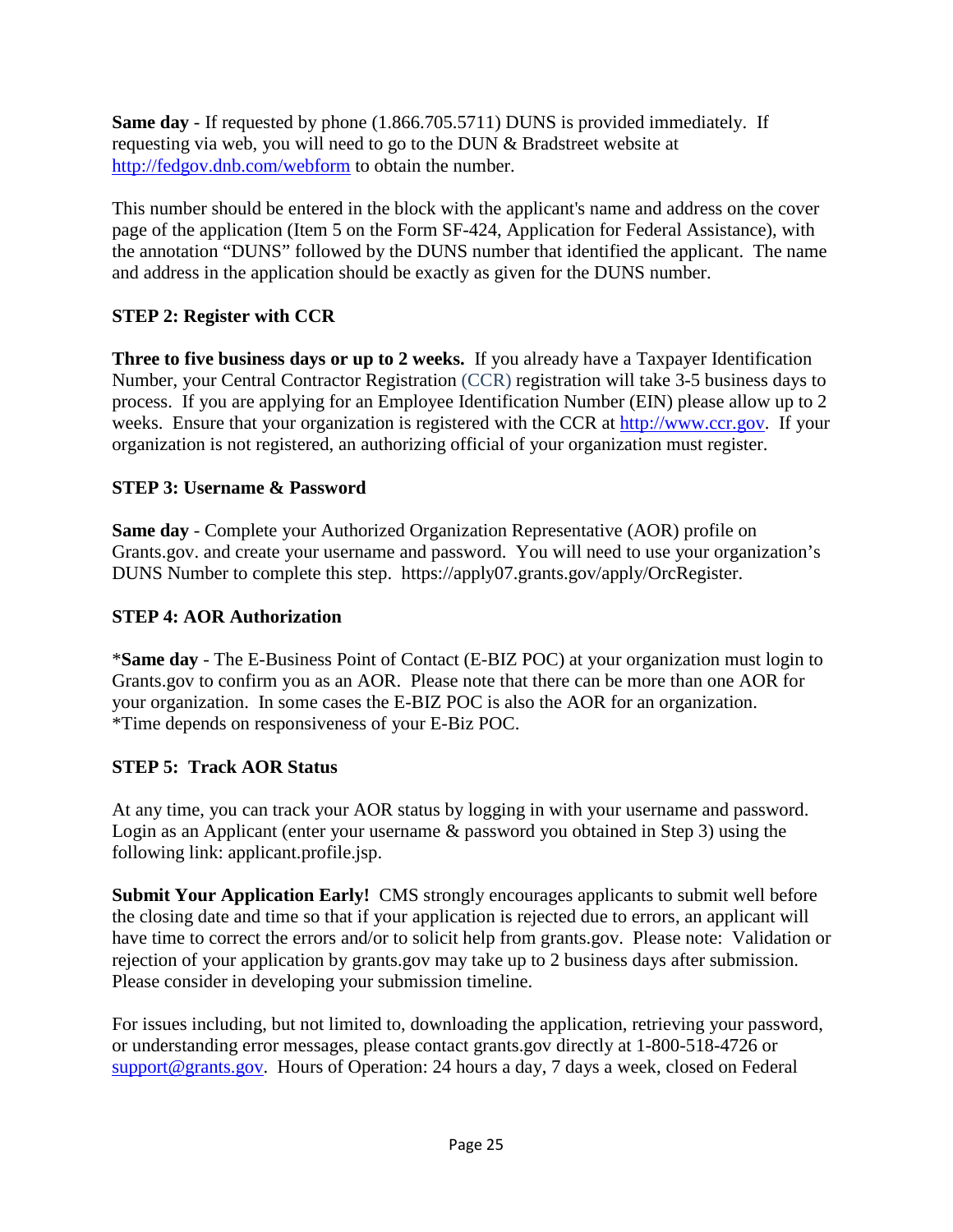Holidays. Please have the following information available when contacting grants.gov to help expedite your inquiry:

- Funding Opportunity Number (FON)
- Name of Agency to Which You Are Applying
- Specific Area of Concern

Please do not contact CMS regarding Grants.gov related issues.

You can visit the following website: [http://Grants.gov/resources/newsletter.jsp](http://grants.gov/resources/newsletter.jsp) for Help Resources.

# **V. APPLICATION REVIEW INFORMATION**

## **1. Review Criteria**

This section fully describes the evaluation criteria for this grant program. In preparing applications, applicants are strongly encouraged to review the programmatic requirements detailed in Section I, Funding Opportunity Description. The application must be organized as detailed in Section IV, Application and Submission, of this solicitation. Incentive programs which are negative or disincentives, that could result in one fashion or another in someone losing access to a benefit or coverage that he or she would otherwise qualify for are not approvable MIPCD Program incentives.

The following criteria will be used to evaluate applications received in response to this solicitation. Applications will be scored with a total of 100 points available.

A. Design of Grant Program (35 points)

The proposed grant program is well-designed to likely succeed in improving the health status of beneficiaries with one or more of the conditions described in the statute, or associated comorbidities. The proposed grant program is based on knowledge of prevention of chronic diseases, and also on proposed use of effective strategies of using incentives to motivate behavior change to prevent chronic disease; including incorporating features described in Section I.2: Program Requirements and identified as promising practices in Section I.1 in this Funding Opportunity Announcement. The condition(s) targeted and the population(s) targeted should be broad enough to have a significant impact in the context of the State program. Incentives and other measures to further disease prevention should be tailored to the condition and population, based on available literature and evidence to ensure maximum effectiveness. The proposed incentives and other measures should be ones that could be applied by other States. Recruitment plans must be adequately described and use viable strategies. The proposal includes plans to effectively integrate the grant program with providers of health care, and to coordinate effectively with any other groups that will implement the project.

B. Administration and Organization (20 points)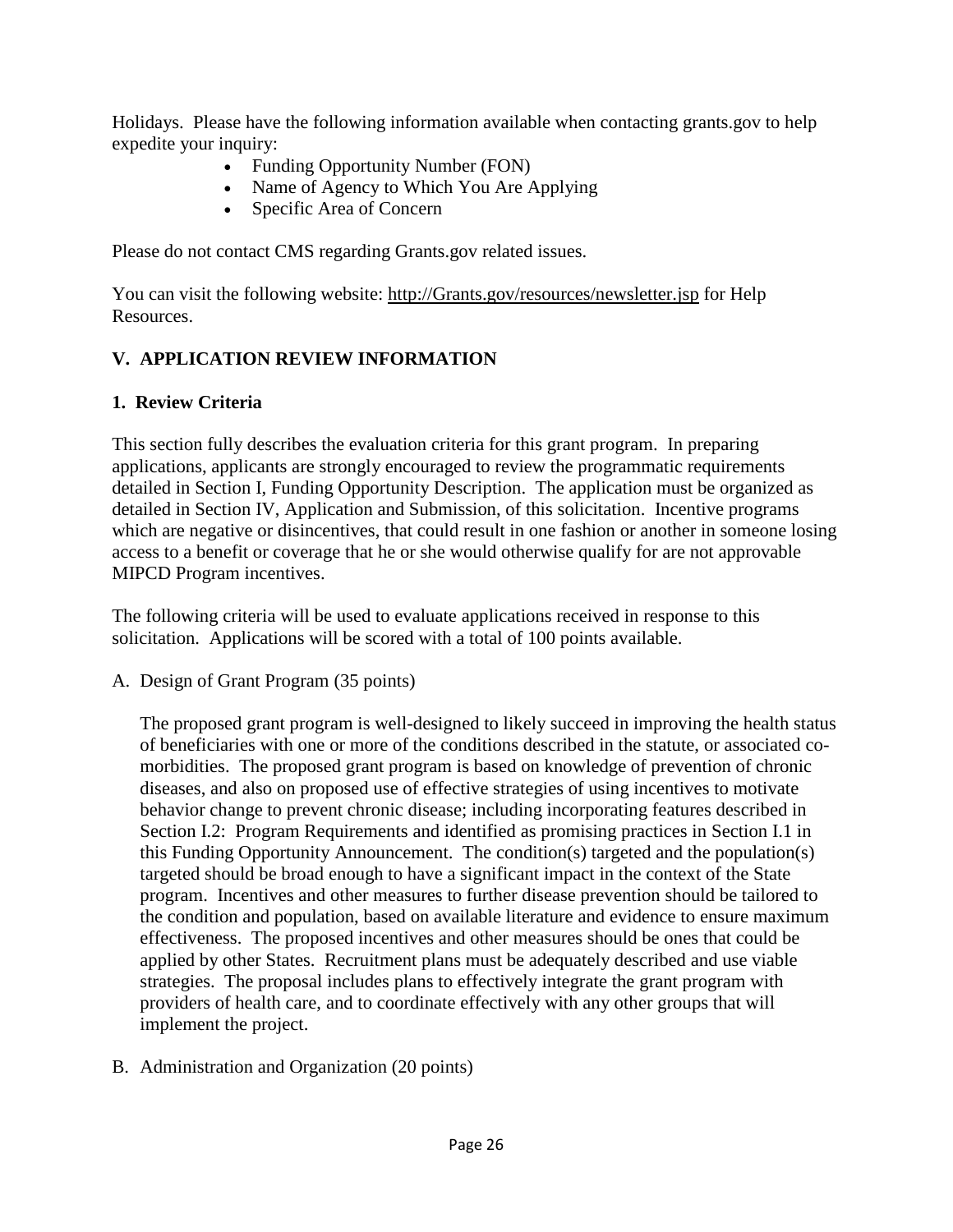The proposing Medicaid program has plans for effective administration of the grant program that are coordinated with existing Medicaid and CHIP administration, including other demonstration projects. The State has a documented ability to successfully implement the proposed program as determined by legislative support, system readiness, provision of State plan covered services and evaluative capacity of the State. Experience in successfully operating previous innovative disease prevention programs will be a supporting factor in reviewing State administration and organization. Plans to partner with health care providers and other implementing organizations should show a likelihood of being successful, and the grant program partners themselves should have administrative ability to carry out the grant program. Tasks for implementation, and the organizations responsible for these tasks, should be fully described and explained.

C. Staffing and Budget (20 points)

The staff proposed to lead the grant program has the skills and experience needed to assure smooth and effective implementation. The proposed budget is carefully developed, with plans for an efficient use of funds.

D. Plans for Evaluation and Data Collection (25 points)

The proposal includes plans for a control group or comparison group that avoids selection bias in the analysis. The proposal should also include suggested outcome measures and evaluation methods to be used by the CMS evaluation contractor, which should be applicable in evaluating similar programs in other States. The proposing Medicaid program will collaborate with the CMS evaluation contractor and report data on the types of beneficiaries in the program and the effects of the program, as specified in the authorizing legislation. The Medicaid program will report individual level clinical and quality data needed to support the analyses for the mandated reports to Congress. The proposal includes plans to track and report on data from the grant program on such issues as grant program participation, and effects of the grant program on utilization and costs. As mentioned in the last paragraph of the overview of Section I: Funding Opportunity Description (page 4), CMS plans to use a Learning Collaborative and rapid cycle analysis approach in this demonstration for ongoing demonstration process improvement. We do not envision a separate data collection for this effort.

## **2. Review and Selection Process**

An independent review of all applications will be conducted by a panel of experts. The review panel will assess each application to determine the merits of the proposal and the extent to which the proposed grant program furthers the purposes of the grant program. CMS reserves the right to request that States revise or otherwise modify certain sections of their proposals based on the recommendations of the panel and the budget. Final approval of grant programs will be made by the CMS Administrator after consideration of the comments and recommendations of the review panelists, program office recommendations, and the availability of funds. CMS reserves the right to approve or deny any or all proposals for funding.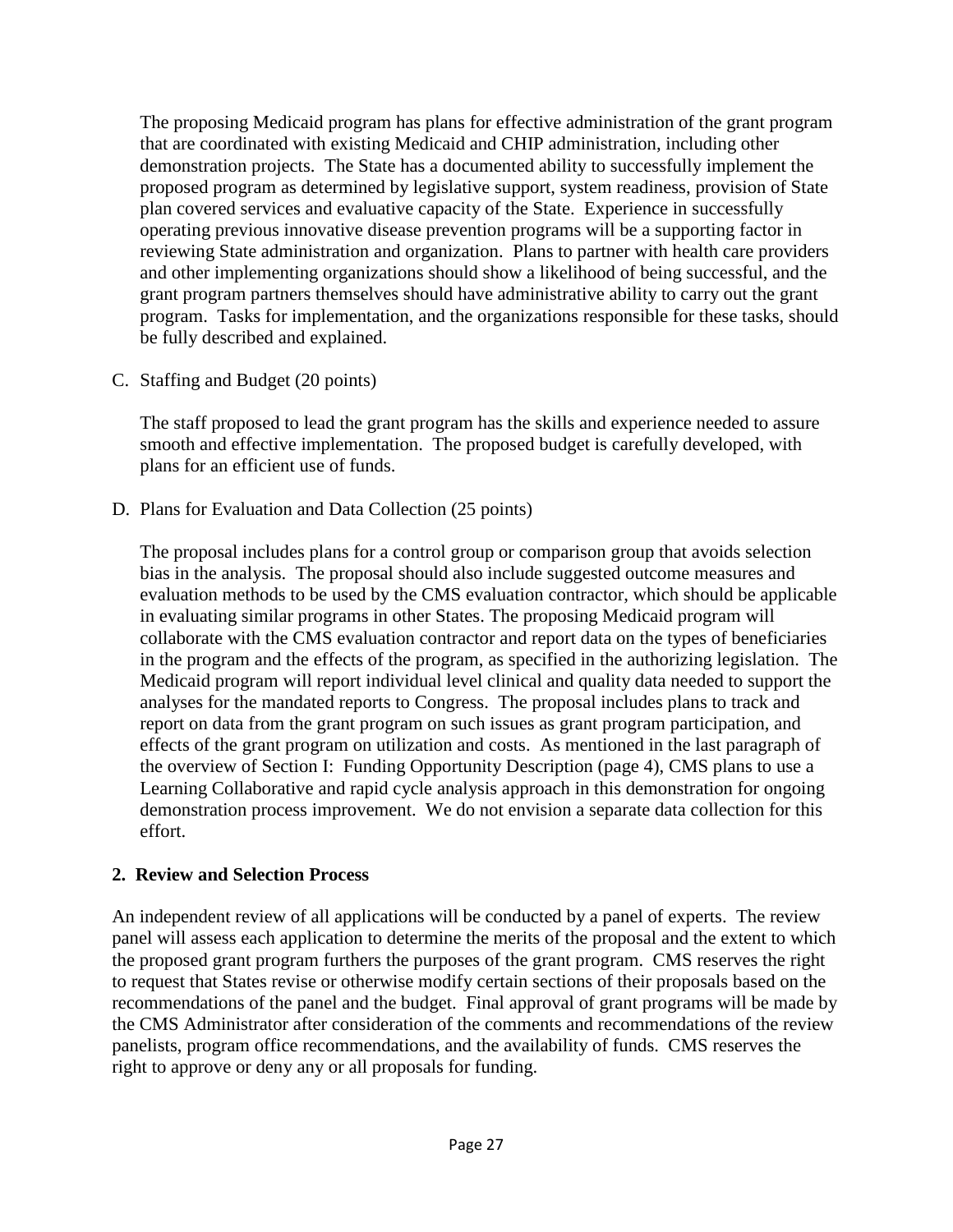## **3. Anticipated Announcement and Award Dates**

Awards are planned to be announced and awarded by August 1, 2011.

## **VI. AWARD ADMINISTRATION INFORMATION**

#### **1. Award Notices**

Successful applicants will receive a Notice of Award (NoA) signed and dated by the CMS Grants Management Officer that will set forth the amount of the award and other pertinent information. The award will also include standard Terms and Conditions, and may also include additional specific grant "special" terms and conditions that will address the requirement to prepare an OP. Potential applicants should be aware that special requirements could apply to grant awards based on the particular circumstances of the effort to be supported and/or deficiencies identified in the application by the review panel.

The NoA is the legal document issued to notify the grantee that an award has been made and that funds may be requested from the HHS payment system. The grant award will be sent through the U.S. Postal Service to the applicant organization as listed on its SF 424. Any communication between CMS and applicants prior to issuance of the NoA is not an authorization to begin performance of a project.

Unsuccessful applicants will be notified by letter, sent through the U.S. Postal Service to the applicant organization as listed on its SF 424, after August 2011.

## **2. Administrative and National Policy Requirements**

#### **A. Standard Requirements**

The following standard requirements apply to applications under this announcement.

- a) Specific administrative and policy requirements of grantees as outlined in 45 CFR 92, and OMB Circulars A-102, A-87 and A-133 apply to this grant opportunity.
- b) All grantees receiving awards under these grant programs must meet the requirements of:
	- i. Title VI of the Civil Rights Act of 1964,
	- ii. Section 504 of the Rehabilitation Act of 1973,
	- iii. The Age Discrimination Act of 1975,
	- iv. Hill-Burton Community Service nondiscrimination provisions, and
	- v. Title II Subtitle A of the Americans with Disabilities Act of 1990.
- c) All equipment, staff, and other budgeted resources and expenses must be used exclusively for the projects identified in the grantee's original application or agreed upon subsequently with CMS in an OP, and may not be used for any prohibited uses.
- d) Consumers and other stakeholders must have meaningful input into the planning, implementation, and evaluation of the project.
- e) State grantees must coordinate their project activities with other State, local and Federal agencies that serve the population targeted by their application (e.g., Administration for Children and Families, Administration on Developmental Disabilities, Department of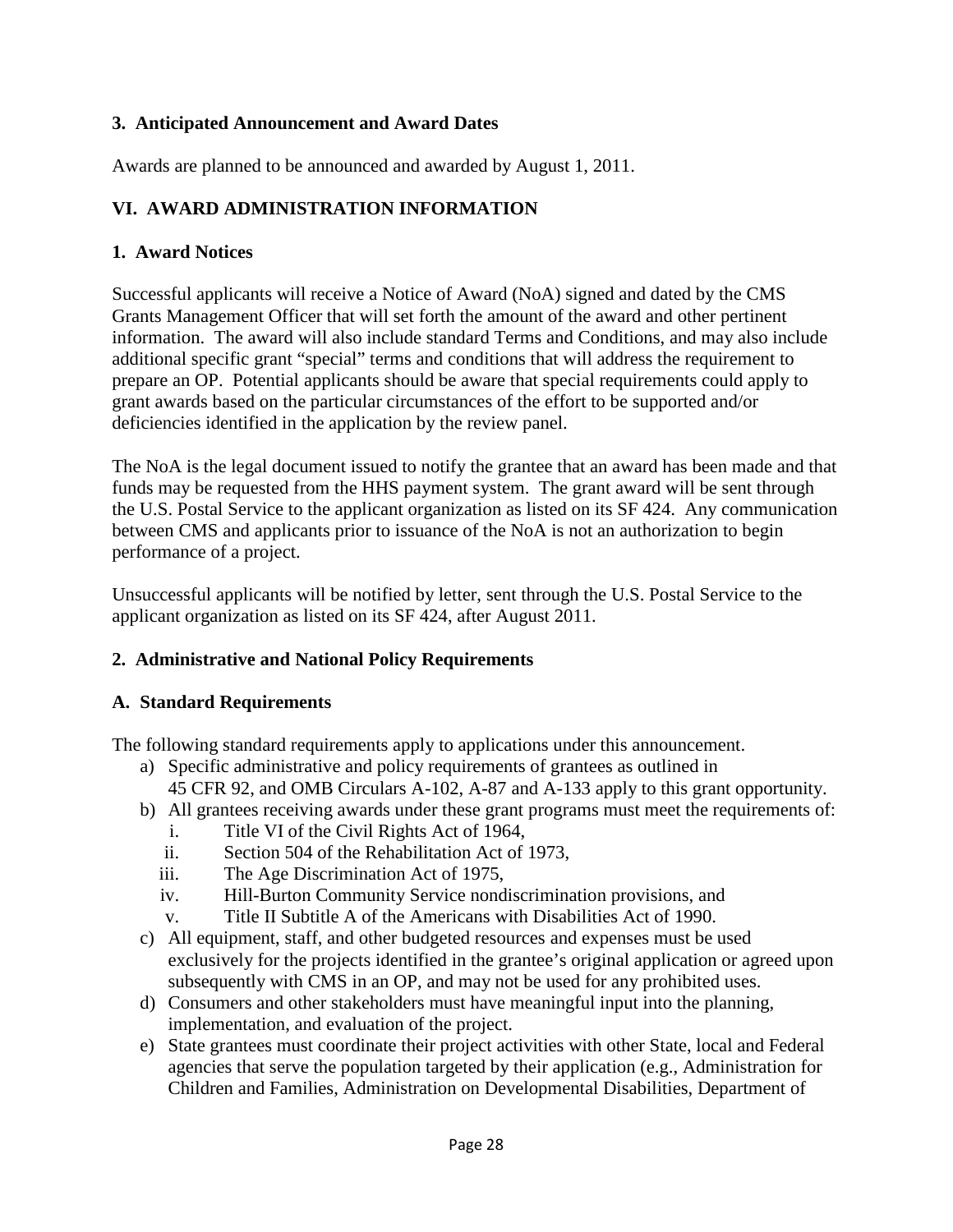Education, etc.). CMS also encourages collaboration with a broad range of public and private organizations whose primary purpose is advocating for children, volunteer groups, faith-based service providers, private philanthropic organizations, and other community-based organizations.

## **B. Prohibited Uses of Grant Funds:**

Medicaid Incentive for Prevention of Chronic Diseases Grant funds may not be used for any of the following:

- 1. To match any other Federal funds.
- 2. To provide services, equipment, or supports that are the legal responsibility of another party under Federal or State law (e.g., vocational rehabilitation or education services) or under any civil rights laws. Such legal responsibilities include, but are not limited to, modifications of a workplace or other reasonable accommodations that are a specific obligation of the employer or other party.
- 3. To supplant existing State, local, or private funding of infrastructure or services such as staff salaries for programs and purposes other than those disclosed in the application for the MIPCD Program, etc.
- 4. To be used for expenses that will not primarily benefit individuals of any age who have a disability or long-term illness.

## **3. Reporting**

Grantees must agree to cooperate with any Federal evaluation of the program and provide all of the quarterly, semi-annual (every 6 months), annual and final (at the end of the grant period) reports in a form prescribed by CMS. Reports will be submitted electronically. These reports will outline how grant funds were used, describe program progress, and describe any barriers and measurable outcomes. CMS will provide the format for program reporting and technical assistance necessary to complete required report forms. Grantees must also agree to respond to requests that are necessary for the evaluation of the national efforts and provide data on key elements of their own grant activities.

This award may be subject to the Transparency Act subaward and executive compensation reporting requirements of 2 CFR Part 170.

# **VII. AGENCY CONTACTS**

## **1. Programmatic Content**

Programmatic questions about the Medicaid Incentives for Prevention of Chronic Diseases Program may be directed to an e-mail address accessed by multiple staff. This ensures that someone from CMS will respond even if others are unexpectedly absent during critical periods. This e-mail address is: [MIPCDGrant@cms.hhs.gov.](mailto:MIPCDGrant@cms.hhs.gov) In addition, programmatic inquiries may be directed to: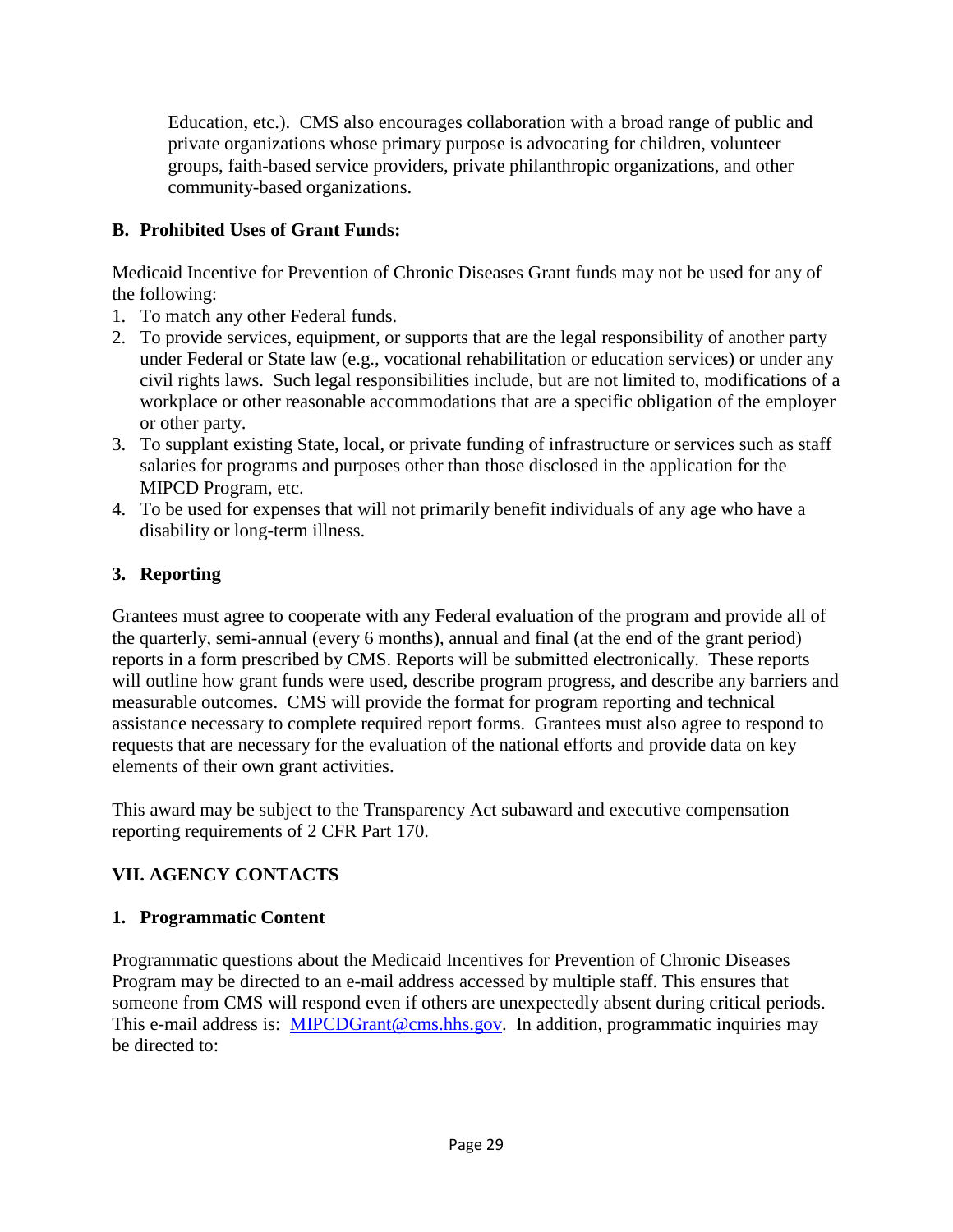Ed Hutton, Ph.D. Centers for Medicare & Medicaid Services Office of Research, Development and Information 7500 Security Boulevard Mail Stop C4-14-15 Baltimore, MD 21244-1850,

410-786-6616 (voice), or 410-786-1048 (fax).

#### **2. Administrative Questions**

Grant and solicitation administrative questions concerning this grant opportunity may be directed to the following mailbox: [MIPCDGrant@cms.hhs.gov.](mailto:MIPCDGrant@cms.hhs.gov) Questions submitted telephonically will not be honored.

#### **VIII. OTHER INFORMATION**

#### Applicant's Teleconference .

Information regarding the date, time, and call-in number for an open applicants' teleconference will be e-mailed to all State Medicaid Directors.

#### **Attachments:**

ı

Attachment 1 – Notice of Intent to Apply

<span id="page-29-0"></span><sup>&</sup>lt;sup>i</sup> Organisation for Economic Co-Operation and Development (OECD), "Health Status: Life Expectancy at Birth, in Health at a Glance 2009: OECD Indicators (2009), fig. 1.1.4; available at http://www.oecdlibrary.org/content/serial/199991312.

<span id="page-29-1"></span>ii Orza, Michele J., High Hopes: Public Health Approaches to Reducing the Need for Health Care, National Health Policy Forum Background Paper no. 78 (September 27, 2010), p. 6.

<span id="page-29-2"></span>iii Centers for Disease Control and Prevention (CDC), "Smoking and Tobacco Use: Fast Facts," available at www.cdc.gov/tobacco/data\_statistics/fact\_sheets/fast\_facts/index.htm*;*

<span id="page-29-3"></span><sup>&</sup>lt;sup>iv</sup> CDC, "Health, United States, 2009," available at [http://www.cdc.gov/nchs/hus.htm.](http://www.cdc.gov/nchs/hus.htm)<br><sup>v</sup> [Behavioral Risk Factor Surveillance System](http://www.cdc.gov/brfss/) (BRFSS): http://www.cdc.gov/brfss/

<span id="page-29-4"></span>

<span id="page-29-5"></span>vi [Office of the Surgeon General:](http://www.surgeongeneral.gov/topics/obesity/calltoaction/fact_glance.html) http://www.surgeongeneral.gov/topics/obesity/calltoaction/fact\_glance.html

<span id="page-29-6"></span>vii Finkelstein EA, Trogdon JG, Cohen JW, Dietz W. Annual medical spending attributable to obesity: payer-and service-specific estimates. Health Aff (Millwood). 2009 Sep-Oct;28(5):w822-31.<br><sup>viii</sup> CDC, "Health, United States, 2009," available at http://www.cdc.gov/nchs/hus.htm.

<span id="page-29-7"></span>

<span id="page-29-9"></span><span id="page-29-8"></span><sup>&</sup>lt;sup>ix</sup> CDC, http://www.cdc.gov/diabetes/pubs/pdf/ndfs\_2007.pdf<br><sup>x</sup> Goetzel RZ and Ozminkowski RJ. The Health and Cost Benefits of Work Site Health-Promotion Programs. Annu. Rev Public Health 2008;29:303-23.